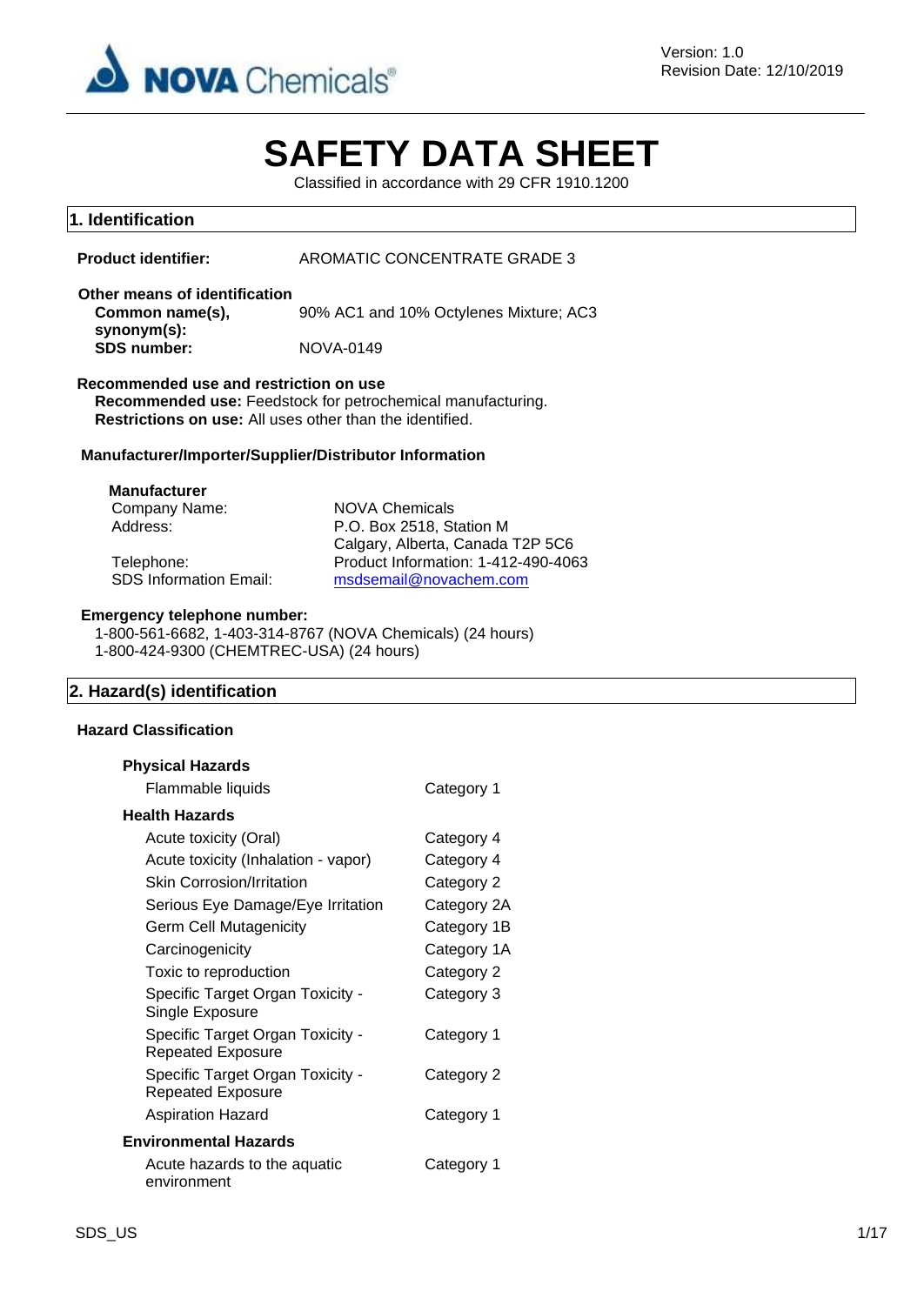

Chronic hazards to the aquatic environment

Category 1

## **Label Elements**

## **Hazard Symbol:**



| <b>Hazard Statement:</b>         | Extremely flammable liquid and vapor.<br>Harmful if swallowed or if inhaled.<br>Causes skin irritation.<br>Causes serious eye irritation.<br>May cause genetic defects.<br>May cause cancer.<br>Suspected of damaging fertility or the unborn child.<br>May cause respiratory irritation.<br>Causes damage to organs through prolonged or repeated<br>exposure.<br>(Blood)<br>(Auditory system)<br>May cause damage to organs through prolonged or repeated<br>exposure.<br>(Central nervous system)<br>May be fatal if swallowed and enters airways.<br>Very toxic to aquatic life with long lasting effects.                                                                                                                                                                                                                                 |
|----------------------------------|------------------------------------------------------------------------------------------------------------------------------------------------------------------------------------------------------------------------------------------------------------------------------------------------------------------------------------------------------------------------------------------------------------------------------------------------------------------------------------------------------------------------------------------------------------------------------------------------------------------------------------------------------------------------------------------------------------------------------------------------------------------------------------------------------------------------------------------------|
| <b>Precautionary Statements:</b> |                                                                                                                                                                                                                                                                                                                                                                                                                                                                                                                                                                                                                                                                                                                                                                                                                                                |
| <b>Prevention:</b>               | Obtain special instructions before use. Do not handle until all safety<br>precautions have been read and understood. Keep away from heat,<br>hot surfaces, sparks, open flames and other ignition sources. No<br>smoking. Keep container tightly closed. Ground and bond container<br>and receiving equipment. Use explosion-proof<br>[electrical/ventilating/lighting] equipment. Use non-sparking tools.<br>Take action to prevent static discharges. These alone may be<br>insufficient to remove static electricity. Do not breathe<br>dust/fume/gas/mist/vapors/spray. Wash hands thoroughly after<br>handling. Do not eat, drink or smoke when using this product. Use<br>only outdoors or in a well-ventilated area. Avoid release to the<br>environment. Wear protective gloves/protective clothing/eye<br>protection/face protection. |
| <b>Response:</b>                 | IF SWALLOWED: Rinse mouth. Do NOT induce vomiting.<br>Immediately call a POISON CENTER/doctor. IF ON SKIN (or hair):<br>Take off immediately all contaminated clothing and wash it before<br>reuse. Rinse skin with water [or shower]. If skin irritation occurs: Get<br>medical advice/attention. IF INHALED: Remove person to fresh air<br>and keep comfortable for breathing. Call a POISON CENTER/doctor<br>if you feel unwell. IF IN EYES: Rinse cautiously with water for several<br>minutes. Remove contact lenses, if present and easy to do. Continue<br>rinsing. If eye irritation persists: Get medical advice/attention. IF<br>exposed or concerned: Get medical advice/attention. In case of fire:<br>Use dry chemical, foam, carbon dioxide (CO2), water spray or fog to<br>extinguish. Collect spillage.                        |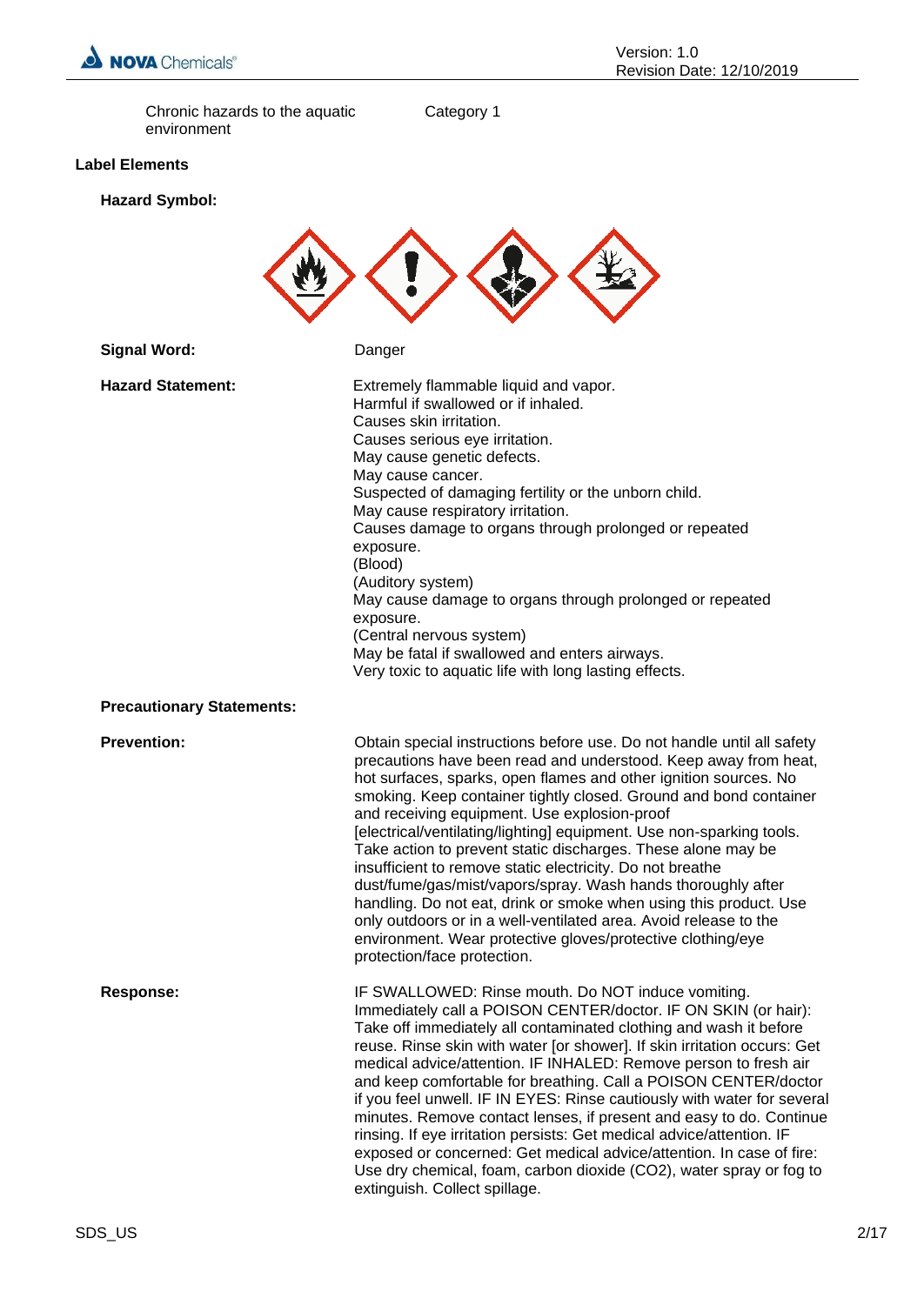

## **3. Composition/information on ingredients**

#### **Mixtures**

| <b>Chemical Identity</b>                         | Common name and synonyms   | <b>CAS number</b> | <b>Content in</b><br>percent (%)* |
|--------------------------------------------------|----------------------------|-------------------|-----------------------------------|
| Benzene                                          | Benzol                     | $71 - 43 - 2$     | $27 - 47%$                        |
| 4,7-Methano-1H-indene, 3a,4,7,7a-<br>tetrahydro- | Dicyclopentadiene, DCPD    | 77-73-6           | $9 - 18%$                         |
| Toluene                                          | Methylbenzene              | 108-88-3          | $2.7 - 7.2%$                      |
| 1,3-Cyclopentadiene                              | Cyclopentadiene            | 542-92-7          | $0.9 - 7.2%$                      |
| 1-Octene                                         | Octylene                   | 111-66-0          | $0.65 - 5.73%$                    |
| Benzene, ethenyl-                                | Styrene                    | 100-42-5          | $0.9 - 5.4%$                      |
| 1,3-Pentadiene                                   | Piperylene                 | 504-60-9          | $1.8 - 4.5%$                      |
| 1,3-Butadiene, 2-methyl-                         | <b>Isoprene</b>            | 78-79-5           | $0.09 - 3.6%$                     |
| 1-Pentene                                        | Pent-1-ene                 | 109-67-1          | $1.30 - 2.48%$                    |
| Cyclopentene                                     | 1-Cyclopentene             | 142-29-0          | $1.50 - 2.07%$                    |
| 2-Octene                                         | Octene-2                   | 111-67-1          | $0.30 - 1.71%$                    |
| Benzene, dimethyl-                               | Xylene (mixed isomers)     | 1330-20-7         | $0.41 - 1.62%$                    |
| 3-Methyl-2-heptene                               | 2-heptene, 3-methyl        | 3404-75-9         | $0 - 1.5%$                        |
| Benzene, ethyl-                                  | Ethylbenzene, Phenylethane | $100 - 41 - 4$    | $0.27 - 0.90\%$                   |
| Naphthalene                                      | Naphthalene                | $91 - 20 - 3$     | $0.02 - 0.90\%$                   |
| n-Undecane                                       | Undecane                   | 1120-21-4         | $0.009 - 0.90\%$                  |
| 1,3-Butadiene                                    | Vinylethylene              | 106-99-0          | $0 - 0.8%$                        |
| Octane                                           | n-Octane                   | 111-65-9          | $0 - 0.13%$                       |

\* All concentrations are percent by weight.

**Additional Information:** This product is a mixture of CAS # 68921-67-5 - Hydrocarbons, ethylenemanuf.-by-product distn. residues and CAS # 25377-83-7 - Octene (Mixed Isomers). Hydrogen sulfide (CAS # 7783-06-4) may also be present up to 30 ppm. This product is considered hazardous by the OSHA Hazard Communication Standard, (29 CFR 1910.1200).

| 4. First-aid measures  |                                                                                                                                                                                          |      |
|------------------------|------------------------------------------------------------------------------------------------------------------------------------------------------------------------------------------|------|
| Inhalation:            | IF INHALED: Remove person to fresh air and keep comfortable for<br>breathing. Call a POISON CENTER/doctor if you feel unwell.                                                            |      |
| Ingestion:             | IF SWALLOWED: Rinse mouth. Do NOT induce vomiting. Immediately call<br>a POISON CENTER/doctor.                                                                                           |      |
| <b>Skin Contact:</b>   | IF ON SKIN (or hair): Take off immediately all contaminated clothing and<br>wash before reuse. Rinse skin with water/shower. If skin irritation occurs:<br>Get medical advice/attention. |      |
| Eye contact:<br>SDS US | IF IN EYES: Rinse cautiously with water for several minutes. Remove<br>contact lenses, if present and easy to do. Continue rinsing. If eye irritation                                    | 3/17 |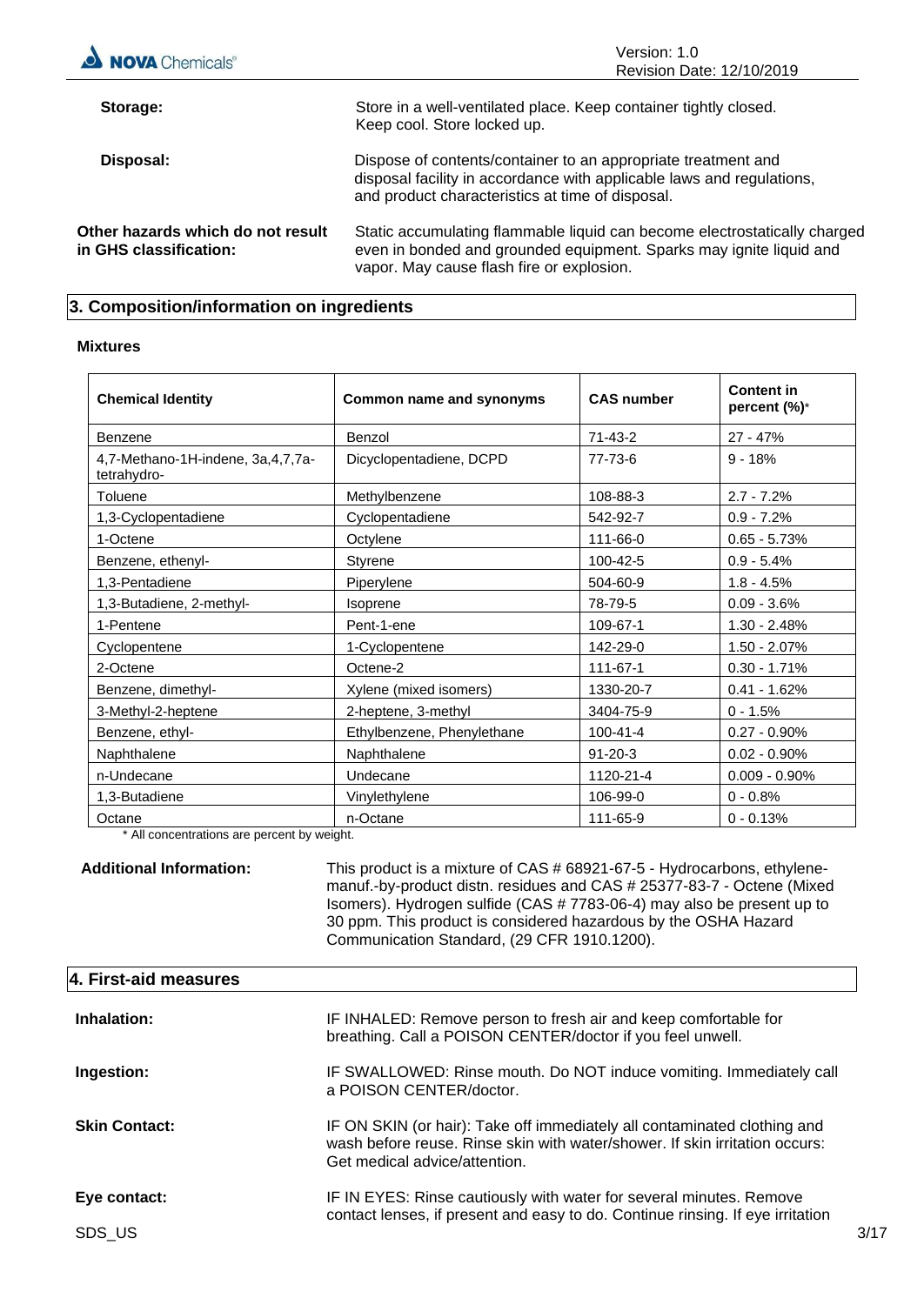persists: Get medical advice/attention.

## **Most important symptoms/effects, acute and delayed**

| Symptoms: | Eye irritation. Skin irritation. Respiratory irritation. Vomiting, nausea, |
|-----------|----------------------------------------------------------------------------|
|           | abdominal pain and central nervous system effects including                |
|           | headache.                                                                  |

## **Indication of immediate medical attention and special treatment needed**

| Treatment: | For more detailed medical emergency support information, call 1-800-<br>561-6682 or 1-403-314-8767 (24 hours, NOVA Chemicals Emergency<br>Response). Ensure thorough eye and skin decontamination. Treat<br>unconsciousness, nausea, hypotension, seizures and cardiac<br>arrhythmias in the conventional manner. Aspiration of this product<br>during induced emesis can result in lung injury. If evacuation of<br>stomach contents is considered necessary, use the method least<br>likely to cause aspiration, such as gastric lavage after protecting the<br>airway. Observe hospitalized patients for delayed chemical<br>pneumonia, acute tubular necrosis, encephalopathy and<br>dysrhythmias. Monitor for urinary phenol within 72 hours of acute<br>exposure. |
|------------|-------------------------------------------------------------------------------------------------------------------------------------------------------------------------------------------------------------------------------------------------------------------------------------------------------------------------------------------------------------------------------------------------------------------------------------------------------------------------------------------------------------------------------------------------------------------------------------------------------------------------------------------------------------------------------------------------------------------------------------------------------------------------|
|            |                                                                                                                                                                                                                                                                                                                                                                                                                                                                                                                                                                                                                                                                                                                                                                         |

## **5. Fire-fighting measures**

| <b>General Fire Hazards:</b> | Extremely flammable liquid and vapor. Vapors are heavier than air and may<br>travel to a source of ignition and flash back. Closed containers may rupture<br>violently when heated. Material will float and can be re-ignited on surface of<br>water. If tank, rail car or tank truck is involved in fire, ISOLATE for 800<br>meters (1/2 mile) in all directions; also, consider initial evacuation for 800<br>meters (1/2 mile) in all directions. Vapors may form explosive mixture with<br>air. Keep containers away from source of heat or fire. This product may be<br>a static accumulator which can form an ignitable vapor-air mixture in a |
|------------------------------|------------------------------------------------------------------------------------------------------------------------------------------------------------------------------------------------------------------------------------------------------------------------------------------------------------------------------------------------------------------------------------------------------------------------------------------------------------------------------------------------------------------------------------------------------------------------------------------------------------------------------------------------------|
|                              | storage tank.                                                                                                                                                                                                                                                                                                                                                                                                                                                                                                                                                                                                                                        |

## **Suitable (and unsuitable) extinguishing media**

| <b>Suitable extinguishing</b><br>media:               | Use dry chemical, foam, carbon dioxide (CO2), water spray or fog to<br>extinguish. Use water to cool fire-exposed containers and to protect<br>personnel. |
|-------------------------------------------------------|-----------------------------------------------------------------------------------------------------------------------------------------------------------|
| Unsuitable extinguishing<br>media:                    | Do not use straight/direct streams as this may actually spread flames.                                                                                    |
| <b>Specific hazards arising from</b><br>the chemical: | Upon combustion, this product emits carbon monoxide, carbon dioxide, low<br>molecular weight hydrocarbons.                                                |
|                                                       | Special protective equipment and precautions for firefighters                                                                                             |
| <b>Special fire fighting</b><br>.                     | Keep upwind. Keep unauthorized personnel away. Move containers from<br>fine executive can also a mittered state. Fight fine from monitoring distance or   |

| Special fire fighting | Keep upwind. Keep unauthorized personnel away. Move containers from            |
|-----------------------|--------------------------------------------------------------------------------|
| procedures:           | fire area if you can do so without risk. Fight fire from maximum distance or   |
|                       | use unmanned holders or monitor nozzles. Immediately withdraw in case of       |
|                       | fire and container venting or heat discoloration of a container. Avoid         |
|                       | inhaling any smoke and combustion materials. Remove and isolate                |
|                       | contaminated clothing and shoes. Cool containers with flooding quantities      |
|                       | of water until well after the fire is out. Prevent runoff from fire control or |
|                       | dilution from entering streams, sewers, or drinking water supply. Reference    |
|                       | Emergency Response Guidebook No. 128 for additional details and                |
|                       | instructions.                                                                  |
|                       |                                                                                |

#### **Special protective equipment for fire-fighters:** Firefighters must use standard protective equipment including flame retardant coat, helmet with face shield, gloves, rubber boots, and in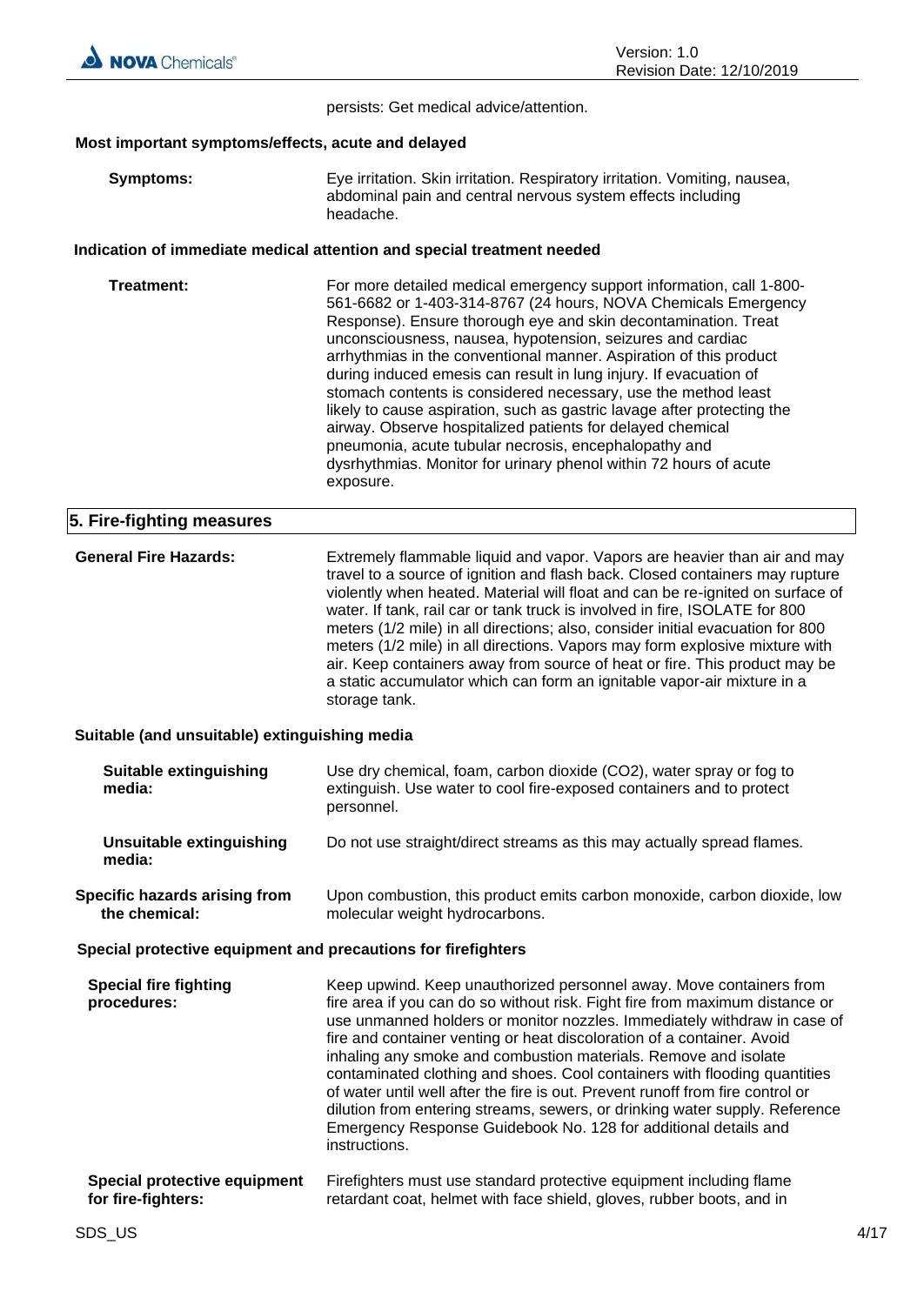

enclosed spaces, SCBA.

## **6. Accidental release measures**

| <b>Personal precautions,</b><br>protective equipment and<br>emergency procedures: | Isolate area. Keep unauthorized personnel away. Alert stand-by emergency<br>and fire fighting personnel. Monitor surrounding area for buildup of<br>flammable concentrations in air.                                                                                                                                                                                                                                                                                                                                                                                                                                                                                                                                                                                                                                                                                                                                                                                                                                                                                                                                                                                                                                                                                                                                                                                                                                                                                                                                                                                                                                                                                                                                                                              |  |  |
|-----------------------------------------------------------------------------------|-------------------------------------------------------------------------------------------------------------------------------------------------------------------------------------------------------------------------------------------------------------------------------------------------------------------------------------------------------------------------------------------------------------------------------------------------------------------------------------------------------------------------------------------------------------------------------------------------------------------------------------------------------------------------------------------------------------------------------------------------------------------------------------------------------------------------------------------------------------------------------------------------------------------------------------------------------------------------------------------------------------------------------------------------------------------------------------------------------------------------------------------------------------------------------------------------------------------------------------------------------------------------------------------------------------------------------------------------------------------------------------------------------------------------------------------------------------------------------------------------------------------------------------------------------------------------------------------------------------------------------------------------------------------------------------------------------------------------------------------------------------------|--|--|
| Methods and material for<br>containment and cleaning<br>up:                       | Wear appropriate personal protective equipment. Do not touch or walk<br>through spilled material. In case of leakage, eliminate all ignition sources.<br>As an immediate precautionary measure, isolate spill or leak area for at<br>least 50 meters (164 feet) in all directions. Keep upwind. Keep out of low<br>areas. Stop leak if safe to do so. Contain discharge by booming on water or<br>diking on ground. Prevent runoff from fire control or dilution from entering<br>streams, sewers, or drinking water supply.                                                                                                                                                                                                                                                                                                                                                                                                                                                                                                                                                                                                                                                                                                                                                                                                                                                                                                                                                                                                                                                                                                                                                                                                                                      |  |  |
|                                                                                   | Small Spills: Remove liquid material with non-sparking approved pumps,<br>skimmers or vacuum equipment. Absorb with earth, sand or other non-<br>combustible material and transfer to containers for later disposal. Use non-<br>sparking tools.                                                                                                                                                                                                                                                                                                                                                                                                                                                                                                                                                                                                                                                                                                                                                                                                                                                                                                                                                                                                                                                                                                                                                                                                                                                                                                                                                                                                                                                                                                                  |  |  |
|                                                                                   | Large Spills: Consider downwind evacuation for 300 meters (1000 feet).<br>Spills on water will volatilize rapidly, making containment or recovery<br>difficult. A vapor-suppressing foam may be used to reduce vapors. Remove<br>pooled liquid material with approved, non-sparking pumps, skimmers or<br>vacuum equipment. Absorb or cover with dry earth, sand or other non-<br>combustible material and transfer to containers. Soil remediation may be<br>required.                                                                                                                                                                                                                                                                                                                                                                                                                                                                                                                                                                                                                                                                                                                                                                                                                                                                                                                                                                                                                                                                                                                                                                                                                                                                                           |  |  |
| 7. Handling and storage                                                           |                                                                                                                                                                                                                                                                                                                                                                                                                                                                                                                                                                                                                                                                                                                                                                                                                                                                                                                                                                                                                                                                                                                                                                                                                                                                                                                                                                                                                                                                                                                                                                                                                                                                                                                                                                   |  |  |
| Precautions for safe handling:                                                    | Obtain special instructions before use. Do not handle until all safety<br>precautions have been read and understood. Keep away from heat, hot<br>surfaces, sparks, open flames and other ignition sources. No smoking.<br>Keep container tightly closed. Ground and bond container and receiving<br>equipment. Use explosion-proof [electrical/ventilating/lighting] equipment.<br>Use non-sparking tools. Take action to prevent static discharges. These<br>alone may be insufficient to remove static electricity. For additional<br>information on equipment bonding and grounding, refer to the American<br>Petroleum Institute (API) Recommended Practice 2003, "Protection Against<br>Ignitions Arising out of Static, Lightning, and Stray Currents" or National<br>Fire Protection Association (NFPA) 77, "Recommended Practice on Static<br>Electricity". For additional information on storing and handling flammable<br>liquids, refer to the National Fire Protection Association (NFPA) 30,<br>"Flammable and Combustible Liquids Code". Take special precautions<br>when cold cutting or breaking into lines, or when cleaning and disposing of<br>empty containers. Parts and equipment should be steam cleaned prior to<br>maintenance procedures. Do not breathe dust/fume/gas/mist/vapors/spray.<br>Avoid contact with skin and eyes. Keep away from incompatible materials<br>such as oxidizing agents and acids. Wash thoroughly after handling. Do not<br>eat, drink or smoke when using the product. Use only outdoors or in a well-<br>ventilated area. Avoid release to the environment. Wear protective<br>gloves/protective clothing/eye protection/face protection. In case of<br>inadequate ventilation, use respiratory protection. |  |  |
| Conditions for safe storage,<br>including any<br>incompatibilities:               | Storage area should be clearly identified, well-illuminated and clear of<br>obstruction. Store in a well-ventilated place. Keep container tightly closed.<br>Store locked up. Only allow access to authorized persons. Store and<br>handle in properly designed pressure vessels and equipment. Store and<br>use away from heat, sparks, open flame, or any other ignition source. Use<br>non-sparking ventilation systems, approved explosion-proof equipment, and<br>intrinsically safe electrical systems. Have appropriate extinguishing                                                                                                                                                                                                                                                                                                                                                                                                                                                                                                                                                                                                                                                                                                                                                                                                                                                                                                                                                                                                                                                                                                                                                                                                                      |  |  |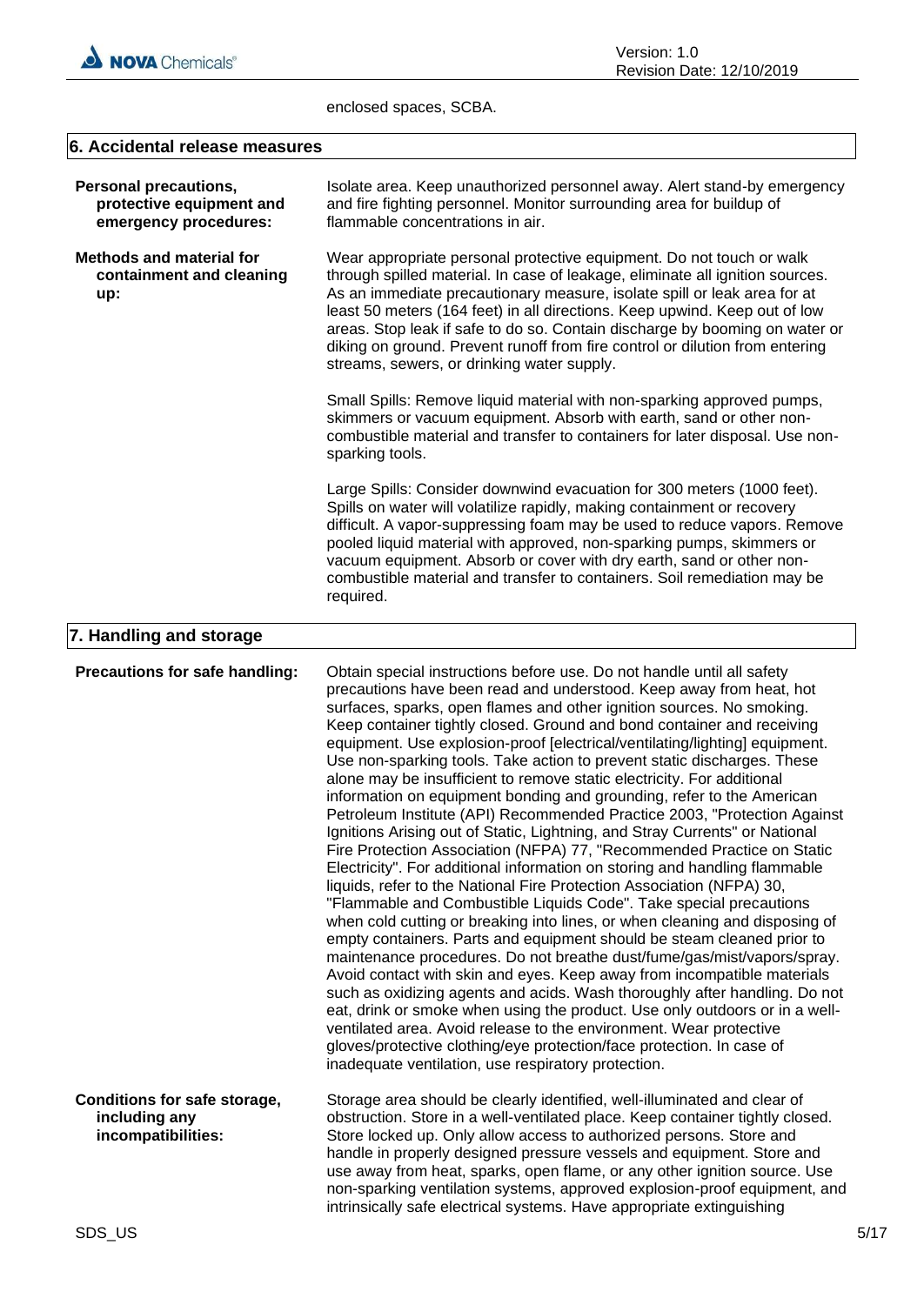

capability in storage area (e.g. sprinkler system, portable fire extinguishers) and flammable gas detectors. Keep absorbents for leaks and spills readily available. Inspect vents during winter conditions for vapor ice buildup. Storage tanks should be above ground and diked to hold entire contents. Store away from incompatible materials. Store according to applicable regulations and standards for flammable materials.

**1,3-Butadiene, 2-methyl-:** While no peer-reviewed workplace exposure limit has been established for isoprene, based on the current literature, adoption of an internal Isoprene 8 hr. TWA exposure limit of 10 ppm or 28 mg/m3 is

## **8. Exposure controls/personal protection**

## **Control Parameters**

## **Occupational Exposure Limits**

|                                                    | recommended. |                              |           |                                                                                   |
|----------------------------------------------------|--------------|------------------------------|-----------|-----------------------------------------------------------------------------------|
| <b>Chemical Identity</b>                           | <b>Type</b>  | <b>Exposure Limit Values</b> |           | <b>Source</b>                                                                     |
| Benzene                                            | <b>TWA</b>   | $0.5$ ppm                    |           | US. ACGIH Threshold Limit Values, as<br>amended                                   |
|                                                    | <b>STEL</b>  | $2.5$ ppm                    |           | US. ACGIH Threshold Limit Values, as<br>amended                                   |
|                                                    | <b>STEL</b>  | 5 ppm                        |           | US. OSHA Specifically Regulated Substances<br>(29 CFR 1910.1001-1053), as amended |
|                                                    | <b>TWA</b>   | 1 ppm                        |           | US. OSHA Specifically Regulated Substances<br>(29 CFR 1910.1001-1053), as amended |
|                                                    | OSHA_AC<br>т | $0.5$ ppm                    |           | US. OSHA Specifically Regulated Substances<br>(29 CFR 1910.1001-1053), as amended |
|                                                    | <b>TWA</b>   | 1 ppm                        |           | US. OSHA Table Z-1-A (29 CFR 1910.1000),<br>as amended                            |
|                                                    | <b>STEL</b>  | 5 ppm                        |           | US. OSHA Table Z-1-A (29 CFR 1910.1000),<br>as amended                            |
|                                                    | Ceiling      | 25 ppm                       |           | US. OSHA Table Z-2 (29 CFR 1910.1000), as<br>amended                              |
|                                                    | <b>TWA</b>   | 10 ppm                       |           | US. OSHA Table Z-2 (29 CFR 1910.1000), as<br>amended                              |
|                                                    | MAX.<br>CONC | 50 ppm                       |           | US. OSHA Table Z-2 (29 CFR 1910.1000), as<br>amended                              |
|                                                    | <b>REL</b>   | $0.1$ ppm                    |           | US. NIOSH: Pocket Guide to Chemical<br>Hazards, as amended                        |
|                                                    | <b>STEL</b>  | 1 ppm                        |           | US. NIOSH: Pocket Guide to Chemical<br>Hazards, as amended                        |
|                                                    | <b>IDLH</b>  | 500 ppm                      |           | US. NIOSH. Immediately Dangerous to Life or<br>Health (IDLH) Values, as amended   |
| 4,7-Methano-1H-indene,<br>3a, 4, 7, 7a-tetrahydro- | <b>TWA</b>   | 5 ppm                        | 30 mg/m3  | US. OSHA Table Z-1-A (29 CFR 1910.1000),<br>as amended                            |
|                                                    | <b>REL</b>   | 5 ppm                        | 30 mg/m3  | US. NIOSH: Pocket Guide to Chemical<br>Hazards, as amended                        |
|                                                    | <b>STEL</b>  | 1 ppm                        |           | US. ACGIH Threshold Limit Values, as<br>amended                                   |
|                                                    | <b>TWA</b>   | $0.5$ ppm                    |           | US. ACGIH Threshold Limit Values, as<br>amended                                   |
| Toluene                                            | <b>TWA</b>   | 20 ppm                       |           | US. ACGIH Threshold Limit Values, as<br>amended                                   |
|                                                    | <b>STEL</b>  | 150 ppm                      | 560 mg/m3 | US. OSHA Table Z-1-A (29 CFR 1910.1000),<br>as amended                            |
|                                                    | <b>TWA</b>   | $100$ ppm                    | 375 mg/m3 | US. OSHA Table Z-1-A (29 CFR 1910.1000),<br>as amended                            |
|                                                    | MAX.<br>CONC | 500 ppm                      |           | US. OSHA Table Z-2 (29 CFR 1910.1000), as<br>amended                              |
|                                                    | <b>TWA</b>   | 200 ppm                      |           | US. OSHA Table Z-2 (29 CFR 1910.1000), as<br>amended                              |
|                                                    | Ceiling      | 300 ppm                      |           | US. OSHA Table Z-2 (29 CFR 1910.1000), as<br>amended                              |
|                                                    | <b>STEL</b>  | 150 ppm                      | 560 mg/m3 | US. NIOSH: Pocket Guide to Chemical<br>Hazards, as amended                        |
|                                                    | <b>REL</b>   | 100 ppm                      | 375 mg/m3 | US. NIOSH: Pocket Guide to Chemical<br>Hazards, as amended                        |
|                                                    | <b>IDLH</b>  | 500 ppm                      |           | US. NIOSH. Immediately Dangerous to Life or<br>Health (IDLH) Values, as amended   |
| 1,3-Cyclopentadiene                                | <b>TWA</b>   | $0.5$ ppm                    |           | US. ACGIH Threshold Limit Values, as<br>amended                                   |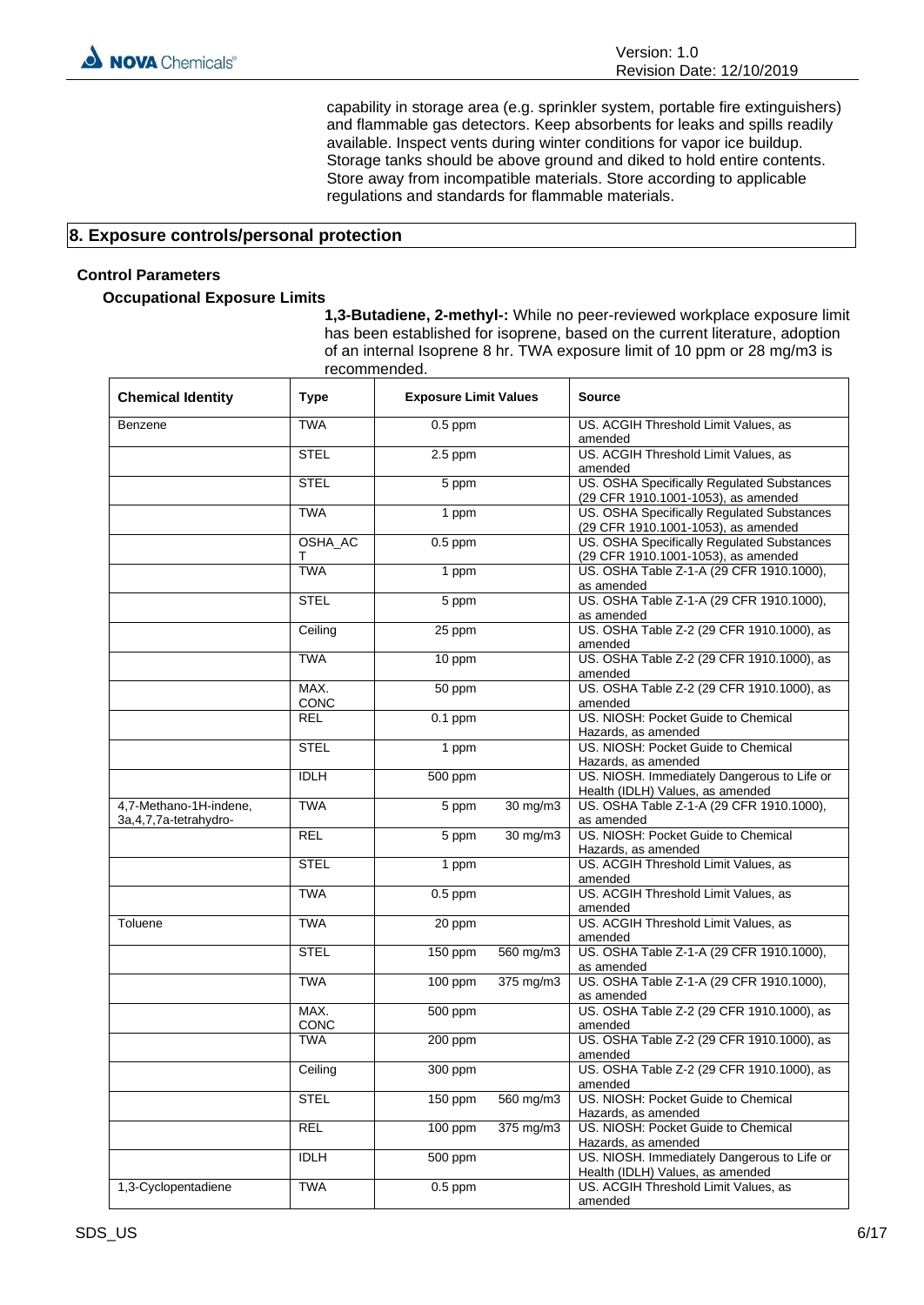|                    | <b>STEL</b>  | 1 ppm     |                       | US. ACGIH Threshold Limit Values, as<br>amended                                     |
|--------------------|--------------|-----------|-----------------------|-------------------------------------------------------------------------------------|
|                    | PEL          | 75 ppm    | 200 mg/m3             | US. OSHA Table Z-1 Limits for Air<br>Contaminants (29 CFR 1910.1000), as<br>amended |
|                    | <b>TWA</b>   | 75 ppm    | $200$ mg/m3           | US. OSHA Table Z-1-A (29 CFR 1910.1000),<br>as amended                              |
|                    | <b>REL</b>   | 75 ppm    | 200 mg/m3             | US. NIOSH: Pocket Guide to Chemical<br>Hazards, as amended                          |
|                    | <b>IDLH</b>  | 750 ppm   |                       | US. NIOSH. Immediately Dangerous to Life or<br>Health (IDLH) Values, as amended     |
| Benzene, ethenyl-  | <b>STEL</b>  | 40 ppm    |                       | US. ACGIH Threshold Limit Values, as<br>amended                                     |
|                    | <b>TWA</b>   | 20 ppm    |                       | US. ACGIH Threshold Limit Values, as<br>amended                                     |
|                    | <b>STEL</b>  | 100 ppm   | $425$ mg/m3           | US. OSHA Table Z-1-A (29 CFR 1910.1000),<br>as amended                              |
|                    | <b>TWA</b>   | 50 ppm    | $215 \text{ mg/m}$    | US. OSHA Table Z-1-A (29 CFR 1910.1000),<br>as amended                              |
|                    | <b>TWA</b>   | 100 ppm   |                       | US. OSHA Table Z-2 (29 CFR 1910.1000), as<br>amended                                |
|                    | MAX.<br>CONC | $600$ ppm |                       | US. OSHA Table Z-2 (29 CFR 1910.1000), as<br>amended                                |
|                    | Ceiling      | 200 ppm   |                       | US. OSHA Table Z-2 (29 CFR 1910.1000), as<br>amended                                |
|                    | <b>REL</b>   | 50 ppm    | 215 mg/m3             | US. NIOSH: Pocket Guide to Chemical<br>Hazards, as amended                          |
|                    | <b>STEL</b>  | 100 ppm   | $425 \text{ mg/m}$    | US. NIOSH: Pocket Guide to Chemical<br>Hazards, as amended                          |
|                    | <b>IDLH</b>  | 700 ppm   |                       | US. NIOSH. Immediately Dangerous to Life or<br>Health (IDLH) Values, as amended     |
| Benzene, dimethyl- | <b>TWA</b>   | 100 ppm   |                       | US. ACGIH Threshold Limit Values, as<br>amended                                     |
|                    | <b>STEL</b>  | 150 ppm   |                       | US. ACGIH Threshold Limit Values, as<br>amended                                     |
|                    | PEL          | 100 ppm   | 435 mg/m3             | US. OSHA Table Z-1 Limits for Air<br>Contaminants (29 CFR 1910.1000), as<br>amended |
|                    | <b>TWA</b>   | 100 ppm   | $435 \text{ mg/m}$ 3  | US. OSHA Table Z-1-A (29 CFR 1910.1000),<br>as amended                              |
|                    | <b>STEL</b>  | 150 ppm   | 655 mg/m3             | US. OSHA Table Z-1-A (29 CFR 1910.1000),<br>as amended                              |
|                    | <b>REL</b>   | 100 ppm   | 435 mg/m3             | US. NIOSH: Pocket Guide to Chemical<br>Hazards, as amended                          |
|                    | <b>STEL</b>  | 150 ppm   | 655 mg/m3             | US. NIOSH: Pocket Guide to Chemical<br>Hazards, as amended                          |
| Benzene, ethyl-    | <b>TWA</b>   | 20 ppm    |                       | US. ACGIH Threshold Limit Values, as<br>amended                                     |
|                    | PEL          | 100 ppm   | 435 mg/m3             | US. OSHA Table Z-1 Limits for Air<br>Contaminants (29 CFR 1910.1000), as<br>amended |
|                    | <b>STEL</b>  | 125 ppm   | 545 mg/m3             | US. OSHA Table Z-1-A (29 CFR 1910.1000),<br>as amended                              |
|                    | <b>TWA</b>   | 100 ppm   | $435$ mg/m3           | US. OSHA Table Z-1-A (29 CFR 1910.1000),<br>as amended                              |
|                    | <b>REL</b>   | 100 ppm   | $435 \text{ mg/m}$    | US. NIOSH: Pocket Guide to Chemical<br>Hazards, as amended                          |
|                    | <b>STEL</b>  | 125 ppm   | 545 mg/m3             | US. NIOSH: Pocket Guide to Chemical<br>Hazards, as amended                          |
|                    | <b>IDLH</b>  | 800 ppm   |                       | US. NIOSH. Immediately Dangerous to Life or<br>Health (IDLH) Values, as amended     |
| Naphthalene        | <b>TWA</b>   | 10 ppm    |                       | US. ACGIH Threshold Limit Values, as<br>amended                                     |
|                    | PEL          | 10 ppm    | $\overline{50}$ mg/m3 | US. OSHA Table Z-1 Limits for Air<br>Contaminants (29 CFR 1910.1000), as<br>amended |
|                    | <b>STEL</b>  | 15 ppm    | 75 mg/m3              | US. OSHA Table Z-1-A (29 CFR 1910.1000),<br>as amended                              |
|                    | <b>TWA</b>   | 10 ppm    | $\frac{1}{50}$ mg/m3  | US. OSHA Table Z-1-A (29 CFR 1910.1000),<br>as amended                              |
|                    | <b>REL</b>   | 10 ppm    | 50 mg/m3              | US. NIOSH: Pocket Guide to Chemical<br>Hazards, as amended                          |
|                    | <b>STEL</b>  | 15 ppm    | 75 mg/m3              | US. NIOSH: Pocket Guide to Chemical<br>Hazards, as amended                          |
|                    | <b>IDLH</b>  | 250 ppm   |                       | US. NIOSH. Immediately Dangerous to Life or<br>Health (IDLH) Values, as amended     |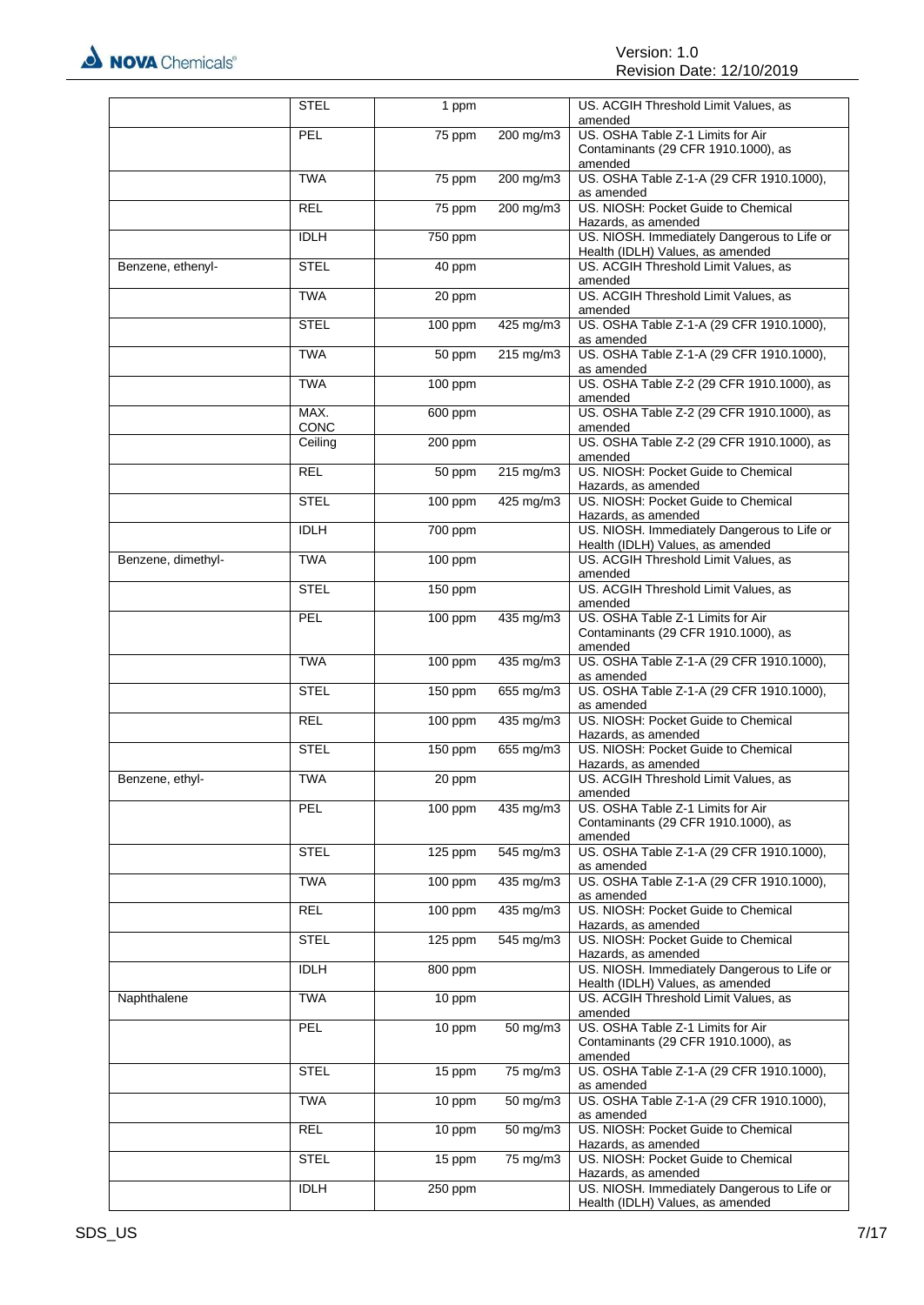| 1,3-Butadiene | <b>TWA</b>  | 2 ppm     |                       | US. ACGIH Threshold Limit Values, as        |
|---------------|-------------|-----------|-----------------------|---------------------------------------------|
|               |             |           |                       | amended                                     |
|               | OSHA AC     | $0.5$ ppm |                       | US. OSHA Specifically Regulated Substances  |
|               |             |           |                       | (29 CFR 1910.1001-1053), as amended         |
|               | <b>STEL</b> | 5 ppm     |                       | US. OSHA Specifically Regulated Substances  |
|               |             |           |                       | (29 CFR 1910.1001-1053), as amended         |
|               | <b>TWA</b>  | 1 ppm     |                       | US. OSHA Specifically Regulated Substances  |
|               |             |           |                       | (29 CFR 1910.1001-1053), as amended         |
|               | <b>TWA</b>  |           | 1,000 ppm 2,200 mg/m3 | US. OSHA Table Z-1-A (29 CFR 1910.1000),    |
|               |             |           |                       | as amended                                  |
|               | <b>IDLH</b> | 2,000 ppm |                       | US. NIOSH. Immediately Dangerous to Life or |
|               |             |           |                       | Health (IDLH) Values, as amended            |
| Octane        | <b>TWA</b>  | 300 ppm   |                       | US. ACGIH Threshold Limit Values, as        |
|               |             |           |                       | amended                                     |
|               | PEL         |           | 500 ppm 2,350 mg/m3   | US. OSHA Table Z-1 Limits for Air           |
|               |             |           |                       | Contaminants (29 CFR 1910.1000), as         |
|               |             |           |                       | amended                                     |
|               | <b>STEL</b> | 375 ppm   | 1,800 mg/m3           | US. OSHA Table Z-1-A (29 CFR 1910.1000),    |
|               |             |           |                       | as amended                                  |
|               | <b>TWA</b>  |           | 300 ppm 1,450 mg/m3   | US. OSHA Table Z-1-A (29 CFR 1910.1000),    |
|               |             |           |                       | as amended                                  |
|               | Ceil Time   |           | 385 ppm 1,800 mg/m3   | US. NIOSH: Pocket Guide to Chemical         |
|               |             |           |                       | Hazards, as amended                         |
|               | <b>REL</b>  | 75 ppm    | 350 mg/m3             | US. NIOSH: Pocket Guide to Chemical         |
|               |             |           |                       | Hazards, as amended                         |
|               | <b>IDLH</b> | 1,000 ppm |                       | US. NIOSH. Immediately Dangerous to Life or |
|               |             |           |                       | Health (IDLH) Values, as amended            |

## **Biological Limit Values**

| <b>Chemical Identity</b>                                                                                                            | <b>Exposure Limit Values</b>   | <b>Source</b>    |
|-------------------------------------------------------------------------------------------------------------------------------------|--------------------------------|------------------|
| Benzene (t,t-Muconic acid:<br>Sampling time: End of shift.)                                                                         | 500 µq/q (Creatinine in urine) | <b>ACGIH BEI</b> |
| Benzene (S-<br>Phenylmercapturic acid:<br>Sampling time: End of shift.)                                                             | 25 µg/g (Creatinine in urine)  | <b>ACGIH BEI</b> |
| Toluene (toluene: Sampling<br>time: End of shift.)                                                                                  | $0.03$ mg/l (Urine)            | <b>ACGIH BEI</b> |
| Toluene (toluene: Sampling<br>time: Prior to last shift of work<br>week.)                                                           | 0.02 mg/l (Blood)              | <b>ACGIH BEI</b> |
| Toluene (o-Cresol, with<br>hydrolysis: Sampling time:<br>End of shift.)                                                             | 0.3 mg/g (Creatinine in urine) | <b>ACGIH BEI</b> |
| Benzene, ethenyl- (Mandelic<br>acid plus phenylglyoxylic<br>acid: Sampling time: End of<br>shift.)                                  | 400 mg/g (Creatinine in urine) | <b>ACGIH BEI</b> |
| Benzene, ethenyl- (styrene:<br>Sampling time: End of shift.)                                                                        | 40 µg/l (Urine)                | <b>ACGIH BEI</b> |
| Benzene, dimethyl-<br>(Methylhippuric acids:<br>Sampling time: End of shift.)                                                       | 1.5 g/g (Creatinine in urine)  | <b>ACGIH BEI</b> |
| Benzene, ethyl- (Sum of<br>mandelic acid and<br>phenylglyoxylic acid:<br>Sampling time: End of shift.)                              | 0.15 g/g (Creatinine in urine) | <b>ACGIH BEI</b> |
| 1,3-Butadiene (1,2-<br>Dihydroxy-4-(N-<br>acetylcysteinyl)-butane:<br>Sampling time: End of shift.)                                 | 2.5 mg/l (Urine)               | <b>ACGIH BEI</b> |
| 1,3-Butadiene (Mixture of N-<br>1- and N-2-<br>(hydroxybutenyl) valine<br>hemoglobin (Hb) adducts:<br>Sampling time: Not critical.) | 2.5 pmol/g (Blood)             | <b>ACGIH BEI</b> |

## **Exposure guidelines**

| <b>Chemical Identity</b> | <b>Notations</b>                  | <b>Source</b>                                   |
|--------------------------|-----------------------------------|-------------------------------------------------|
| Benzene                  | Can be absorbed through the skin. | US. ACGIH Threshold Limit Values, as<br>amended |
| Naphthalene              | Can be absorbed through the skin. | US. ACGIH Threshold Limit Values, as<br>amended |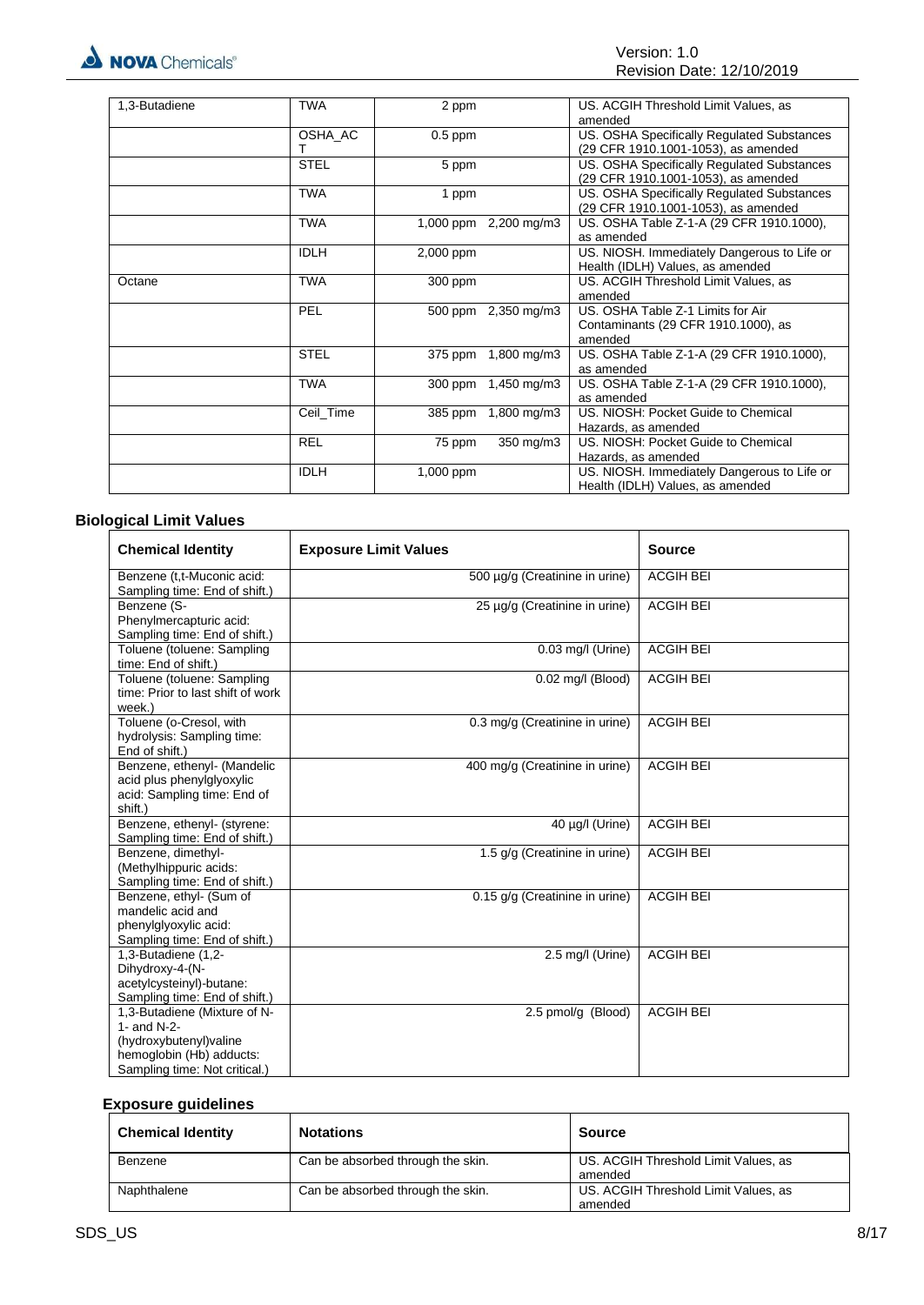| <b>Appropriate Engineering</b><br><b>Controls</b> | Engineering methods to reduce hazardous exposure are preferred controls.<br>Methods include mechanical ventilation (dilution and local exhaust) process<br>or personal enclosure, remote and automated operation, control of process<br>conditions, leak detection and repair systems, and other process<br>modifications. Ensure all exhaust ventilation systems are discharged to<br>outdoors, away from air intakes and ignition sources. Supply sufficient<br>replacement air to make up for air removed by exhaust systems.<br>Administrative (procedure) controls and use of personal protective<br>equipment may also be required. |
|---------------------------------------------------|-------------------------------------------------------------------------------------------------------------------------------------------------------------------------------------------------------------------------------------------------------------------------------------------------------------------------------------------------------------------------------------------------------------------------------------------------------------------------------------------------------------------------------------------------------------------------------------------------------------------------------------------|
|                                                   | Individual protection measures, such as personal protective equipment                                                                                                                                                                                                                                                                                                                                                                                                                                                                                                                                                                     |
| <b>General information:</b>                       | Personal protective equipment (PPE) should not be considered a long-term<br>solution to exposure control. Employer programs to properly select, fit,<br>maintain and train employees to use equipment must accompany PPE.<br>Consult a competent industrial hygiene resource, the PPE manufacturer's<br>recommendation, and/or applicable regulations to determine hazard<br>potential and ensure adequate protection.                                                                                                                                                                                                                    |
| <b>Eye/face protection:</b>                       | Safety glasses. Chemical goggles are recommended if splashing is<br>possible or to prevent eye irritation from vapors.                                                                                                                                                                                                                                                                                                                                                                                                                                                                                                                    |
| <b>Skin Protection</b><br><b>Hand Protection:</b> | Chemical resistant gloves.                                                                                                                                                                                                                                                                                                                                                                                                                                                                                                                                                                                                                |
| <b>Skin and Body</b><br><b>Protection:</b>        | Wear appropriate clothing to prevent any possibility of skin contact. Wear<br>work clothes with long sleeves and pants. If splashing or contact with liquid<br>material is possible, consider the need for an impervious overcoat. Fire<br>resistant (i.e., Nomex) or natural fiber clothing (i.e., cotton or wool) is<br>recommended. Synthetic clothing can generate static electricity and is not<br>recommended where a flammable vapor release may occur. Wear<br>chemical-resistant safety footwear with good traction to prevent slipping.<br>Static Dissipative (SD) rated footwear is also recommended.                          |
| <b>Respiratory Protection:</b>                    | Appropriate NIOSH approved air-purifying respirator or self-contained<br>breathing apparatus should be used. Air supplied breathing apparatus must<br>be used when oxygen concentrations are low or if airborne concentrations<br>exceed the limits of the air-purifying respirators.                                                                                                                                                                                                                                                                                                                                                     |
| <b>Hygiene measures:</b>                          | Use effective control measures and PPE to maintain worker exposure to<br>concentrations that are below these limits. Ensure that eyewash stations<br>and safety showers are in close proximity to work locations.                                                                                                                                                                                                                                                                                                                                                                                                                         |

## **9. Physical and chemical properties**

| Appearance                               |                                                               |
|------------------------------------------|---------------------------------------------------------------|
| <b>Physical state:</b>                   | liquid                                                        |
| Form:                                    | liauid                                                        |
| Color:                                   | Pale yellow                                                   |
| Odor:                                    | Pungent                                                       |
| <b>Odor Threshold:</b>                   | 0.011 ppm (DCPD) 0.0045 ppm (H2S)                             |
| pH:                                      | not applicable                                                |
| <b>Melting point/freezing point:</b>     | $-38 - 25$ °C ( $-36 - 13$ °F) (Aromatic Concentrate Grade 1) |
| Initial boiling point and boiling range: | 20 - 336 °C (68 - 637 °F) (by simulated distillation)         |
| <b>Flash Point:</b>                      | < -30 °C (-22 °F) (estimated) (Aromatic Concentrate           |
|                                          | Grade 1)                                                      |
| <b>Evaporation rate:</b>                 | No data available.                                            |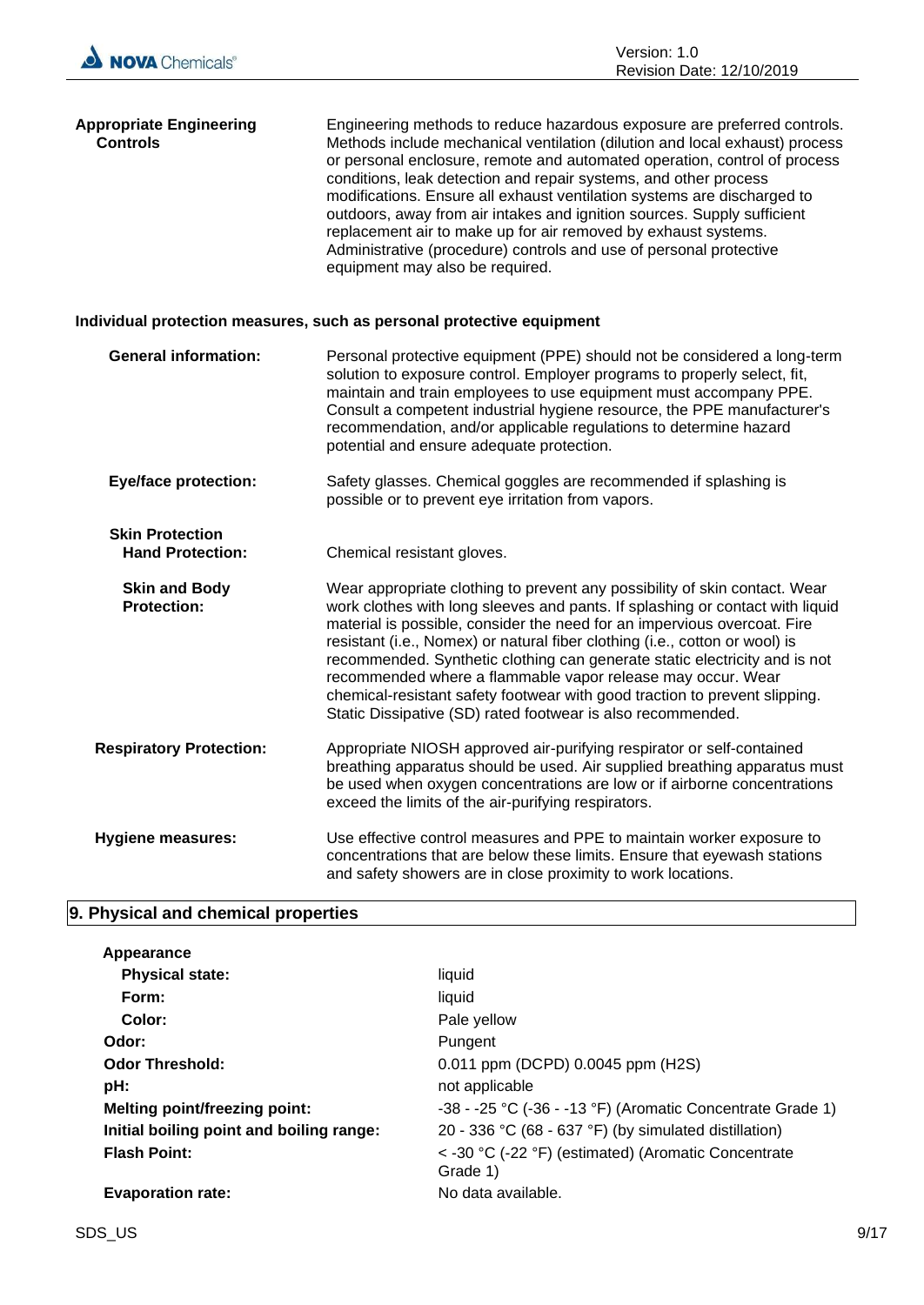| Flammability (solid, gas):                            | not applicable                                                                                                                |
|-------------------------------------------------------|-------------------------------------------------------------------------------------------------------------------------------|
| Upper/lower limit on flammability or explosive limits |                                                                                                                               |
| Flammability Limit - Upper (%):                       | 7.8 %(V) (Benzene)<br>6.8 %(V) (1-Octene)                                                                                     |
| Flammability Limit - Lower (%):                       | 1.2 %(V) (Benzene)<br>$0.7\%$ (V) (1-Octene)                                                                                  |
| Vapor pressure:                                       | 14 kPa (20 °C (68 °F)) 0.95 atm (77 °C (171 °F)) 27 kPa<br>(37.8 °C (100.0 °F)) (estimated) (Aromatic Concentrate<br>Grade 3) |
| Vapor density:                                        | 2.8 (Air=1) (Benzene)                                                                                                         |
| <b>Density:</b>                                       | 840 - 860 kg/m3                                                                                                               |
| <b>Relative density:</b>                              | $0.84 - 0.86$ (15 °C (59 °F)) (Water=1)                                                                                       |
| Solubility(ies)                                       |                                                                                                                               |
| <b>Solubility in water:</b>                           | 0.0018 g/ml Slightly Soluble (Benzene)                                                                                        |
| <b>Solubility (other):</b>                            | No data available.                                                                                                            |
| Partition coefficient (n-octanol/water):              | 2.13 (Benzene) (Log Pow)                                                                                                      |
| <b>Auto-ignition temperature:</b>                     | 400 - 500 °C (752 - 932 °F) (AC1) 221 °C (430 °F) (1-<br>Octene)                                                              |
| <b>Decomposition temperature:</b>                     | No data available.                                                                                                            |
| <b>Viscosity:</b>                                     | 0.47 - 0.58 mm2/s (40 °C (104 °F)), (Aromatic<br>Concentrate Grade 3) estimated                                               |

## **10. Stability and reactivity**

| <b>Reactivity:</b>                                 | Reactive with oxidizing agents, acids and halogens. May attack and<br>degrade some types of plastics, rubbers and coatings. Some minor<br>components of product may react at elevated temperatures and pressures,<br>causing hydrocarbon deposits. Hydrogen sulfide and other sulfur<br>compounds may be corrosive. |
|----------------------------------------------------|---------------------------------------------------------------------------------------------------------------------------------------------------------------------------------------------------------------------------------------------------------------------------------------------------------------------|
| <b>Chemical Stability:</b>                         | Material is stable under normal conditions.                                                                                                                                                                                                                                                                         |
| <b>Possibility of hazardous</b><br>reactions:      | No data available.                                                                                                                                                                                                                                                                                                  |
| Conditions to avoid:                               | Exposure to open flame or excessive heat can cause fire or explosion.<br>Keep away from heat, sparks and open flame.                                                                                                                                                                                                |
| <b>Incompatible Materials:</b>                     | Oxidizing agents, acids and halogens.                                                                                                                                                                                                                                                                               |
| <b>Hazardous Decomposition</b><br><b>Products:</b> | Upon decomposition, this product emits carbon monoxide, carbon dioxide,<br>low molecular weight hydrocarbons.                                                                                                                                                                                                       |

## **11. Toxicological information**

## **Information on likely routes of exposure**

| Inhalation:          | Harmful if inhaled. Excessive inhalation of this product may result in<br>heartbeat irregularities and central nervous system effects including<br>headache. Excessive inhalation of this material may also cause damage to<br>blood systems and possibly cancer (leukemia). |
|----------------------|------------------------------------------------------------------------------------------------------------------------------------------------------------------------------------------------------------------------------------------------------------------------------|
| Ingestion:           | Harmful if swallowed. May be fatal if swallowed and enters airways.<br>Ingestion of this product may result in vomiting, nausea, abdominal pain<br>and central nervous system effects. Ingestion may also cause blood<br>disorders.                                          |
| <b>Skin Contact:</b> | Causes skin irritation.                                                                                                                                                                                                                                                      |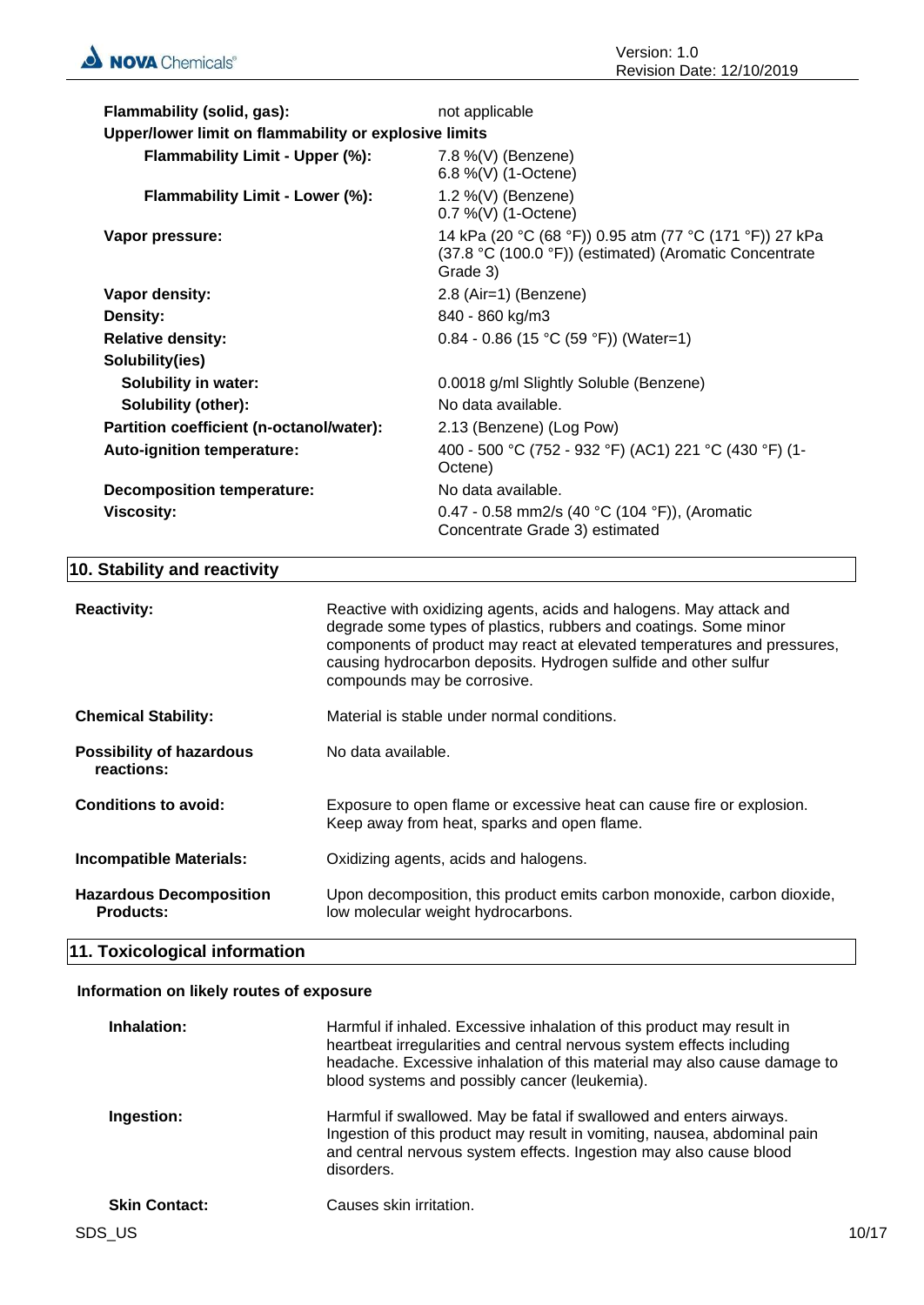| Eye contact:                                                                                                                                                                       | Causes serious eye irritation.                                                                                                                                                                                                                                                                                                                                                                                                |
|------------------------------------------------------------------------------------------------------------------------------------------------------------------------------------|-------------------------------------------------------------------------------------------------------------------------------------------------------------------------------------------------------------------------------------------------------------------------------------------------------------------------------------------------------------------------------------------------------------------------------|
|                                                                                                                                                                                    | Symptoms related to the physical, chemical and toxicological characteristics                                                                                                                                                                                                                                                                                                                                                  |
| Inhalation:                                                                                                                                                                        | Respiratory irritation. Heartbeat irregularities and central nervous system<br>effects including headache.                                                                                                                                                                                                                                                                                                                    |
| Ingestion:                                                                                                                                                                         | Vomiting, nausea, abdominal pain and central nervous system effects<br>including headache.                                                                                                                                                                                                                                                                                                                                    |
| <b>Skin Contact:</b>                                                                                                                                                               | Skin irritation.                                                                                                                                                                                                                                                                                                                                                                                                              |
| Eye contact:                                                                                                                                                                       | Eye irritation.                                                                                                                                                                                                                                                                                                                                                                                                               |
| Information on toxicological effects                                                                                                                                               |                                                                                                                                                                                                                                                                                                                                                                                                                               |
| Acute toxicity (list all possible routes of exposure)                                                                                                                              |                                                                                                                                                                                                                                                                                                                                                                                                                               |
| Oral<br><b>Product:</b>                                                                                                                                                            | ATEmix: 779.81 mg/kg                                                                                                                                                                                                                                                                                                                                                                                                          |
| <b>Dermal</b><br>Product:                                                                                                                                                          | Not classified for acute toxicity based on available data.                                                                                                                                                                                                                                                                                                                                                                    |
| <b>Inhalation</b><br>Product:                                                                                                                                                      | ATEmix: 13.85 mg/l Vapor                                                                                                                                                                                                                                                                                                                                                                                                      |
| <b>Repeated dose toxicity</b><br>Product:                                                                                                                                          | No data available.                                                                                                                                                                                                                                                                                                                                                                                                            |
| <b>Components:</b><br><b>Benzene</b>                                                                                                                                               | LOAEL (Rat, Oral): 25 mg/kg (Target Organ(s): Blood)<br>LOAEL (Rat, Inhalation - vapor): 0.958 mg/l (Target Organ(s): Blood)<br>LOAEL (Human, Inhalation - vapor): 0.0018 mg/l (Target Organ(s): Blood)                                                                                                                                                                                                                       |
| <b>Skin Corrosion/Irritation</b><br><b>Product:</b>                                                                                                                                | Causes skin irritation.                                                                                                                                                                                                                                                                                                                                                                                                       |
| <b>Serious Eye Damage/Eye Irritation</b><br><b>Product:</b>                                                                                                                        | Causes serious eye irritation.                                                                                                                                                                                                                                                                                                                                                                                                |
| <b>Respiratory or Skin Sensitization</b><br>Product:                                                                                                                               | No data available.                                                                                                                                                                                                                                                                                                                                                                                                            |
| <b>Components:</b><br>4,7-Methano-1H-<br>indene, 3a, 4, 7, 7a-<br>tetrahydro-                                                                                                      | Skin sensitization, Draize (Guinea Pig): Not a skin sensitizer.                                                                                                                                                                                                                                                                                                                                                               |
| Carcinogenicity<br><b>Product:</b>                                                                                                                                                 | May cause cancer.                                                                                                                                                                                                                                                                                                                                                                                                             |
| <b>Benzene</b><br>Benzene, ethenyl-<br>1,3-Butadiene, 2-methyl-<br>Benzene, ethyl-<br>Naphthalene<br>1,3-Butadiene<br>US. National Toxicology Program (NTP) Report on Carcinogens: | <b>IARC Monographs on the Evaluation of Carcinogenic Risks to Humans:</b><br>Overall evaluation: 1. Carcinogenic to humans.<br>Overall evaluation: 2A. Probably carcinogenic to humans.<br>Overall evaluation: 2B. Possibly carcinogenic to humans.<br>Overall evaluation: 2B. Possibly carcinogenic to humans.<br>Overall evaluation: 2B. Possibly carcinogenic to humans.<br>Overall evaluation: 1. Carcinogenic to humans. |
| <b>Benzene</b>                                                                                                                                                                     | Known To Be Human Carcinogen.                                                                                                                                                                                                                                                                                                                                                                                                 |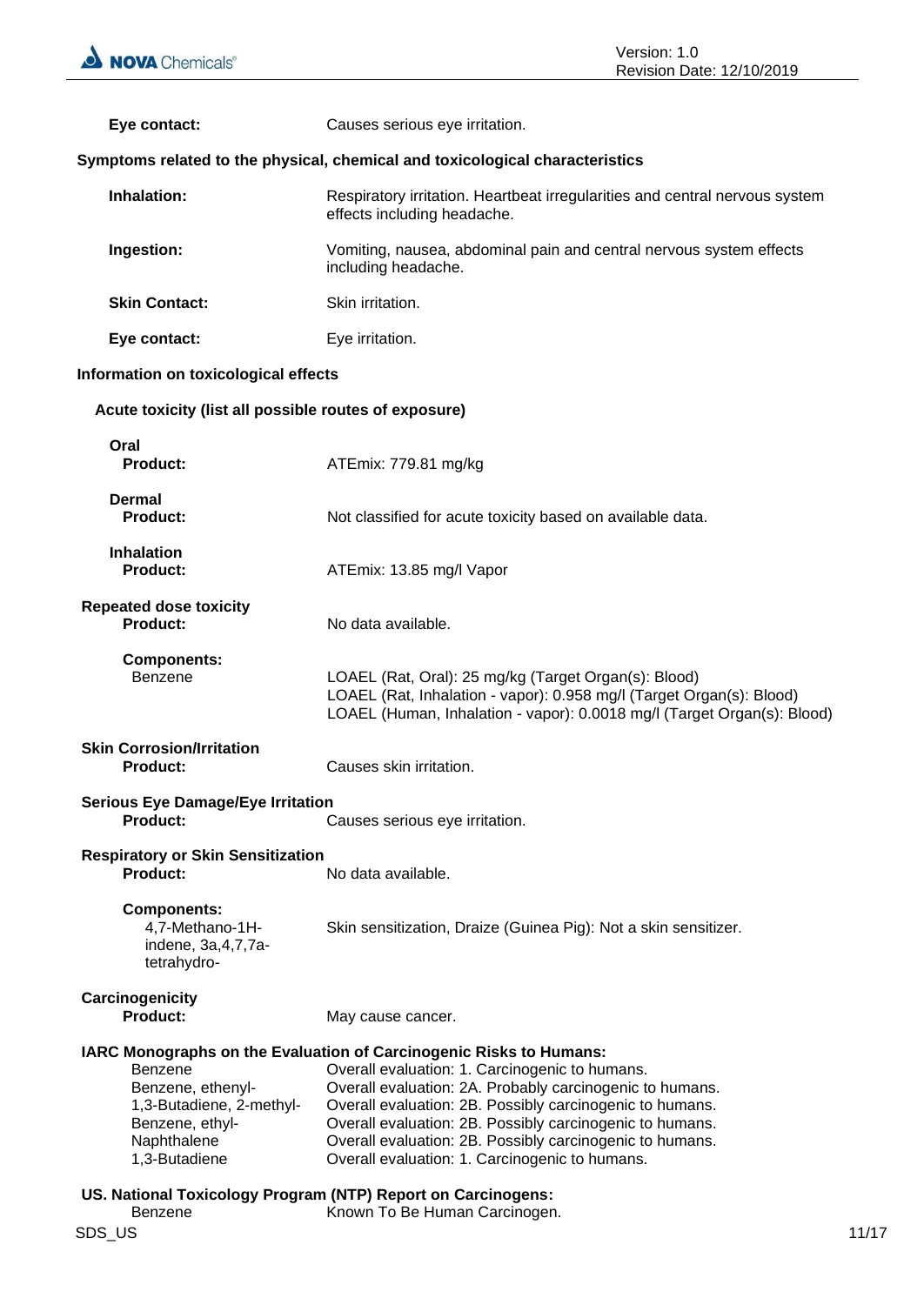

| Benzene, ethenyl-                                         | Reasonably Anticipated to be a Human Carcinogen.                                                     |
|-----------------------------------------------------------|------------------------------------------------------------------------------------------------------|
| 1,3-Butadiene, 2-methyl-<br>Naphthalene                   | Reasonably Anticipated to be a Human Carcinogen.<br>Reasonably Anticipated to be a Human Carcinogen. |
| 1,3-Butadiene                                             | Known To Be Human Carcinogen.                                                                        |
|                                                           |                                                                                                      |
| Benzene                                                   | US. OSHA Specifically Regulated Substances (29 CFR 1910.1001-1050), as amended:<br>Cancer            |
| 1,3-Butadiene                                             | Cancer                                                                                               |
|                                                           |                                                                                                      |
| <b>Germ Cell Mutagenicity</b>                             |                                                                                                      |
| In vitro                                                  |                                                                                                      |
| <b>Product:</b>                                           | May cause genetic defects.                                                                           |
| In vivo                                                   |                                                                                                      |
| <b>Product:</b>                                           | May cause genetic defects.                                                                           |
| <b>Reproductive toxicity</b>                              |                                                                                                      |
| Product:                                                  | Suspected of damaging fertility or the unborn child.                                                 |
| <b>Specific Target Organ Toxicity - Single Exposure</b>   |                                                                                                      |
| <b>Product:</b>                                           | May cause respiratory irritation.                                                                    |
| <b>Specific Target Organ Toxicity - Repeated Exposure</b> |                                                                                                      |
| <b>Product:</b>                                           | Blood, Auditory system - Causes damage to organs through prolonged or<br>repeated exposure.          |
|                                                           | Central nervous system - May cause damage to organs through prolonged<br>or repeated exposure.       |
| <b>Aspiration Hazard</b>                                  |                                                                                                      |
| <b>Product:</b>                                           | May be fatal if swallowed and enters airways.                                                        |
| Other effects:                                            | No data available.                                                                                   |
| 12. Ecological information                                |                                                                                                      |

## **Ecotoxicity:**

## **Acute hazards to the aquatic environment:**

| Fish<br><b>Product:</b>                              | LC 50 (Oncorhynchus mykiss, 96 h): 1.0 mg/l semi-static<br>Very toxic to aquatic life. |
|------------------------------------------------------|----------------------------------------------------------------------------------------|
| <b>Aquatic Invertebrates</b><br>Product:             | LC 50 (Daphnia magna, 48 h): 1.2 mg/l Static                                           |
| <b>Toxicity to Aquatic Plants</b><br><b>Product:</b> | EC 50 (Algae (Pseudokirchneriella subcapitata), 96 h): 1.8 mg/l                        |
| Chronic hazards to the aquatic environment:          |                                                                                        |
| <b>Fish</b><br><b>Product:</b>                       | Very toxic to aquatic life with long lasting effects.                                  |
| <b>Aquatic Invertebrates</b><br><b>Product:</b>      | Very toxic to aquatic life with long lasting effects.                                  |
| <b>Toxicity to Aquatic Plants</b><br><b>Product:</b> | Very toxic to aquatic life with long lasting effects.                                  |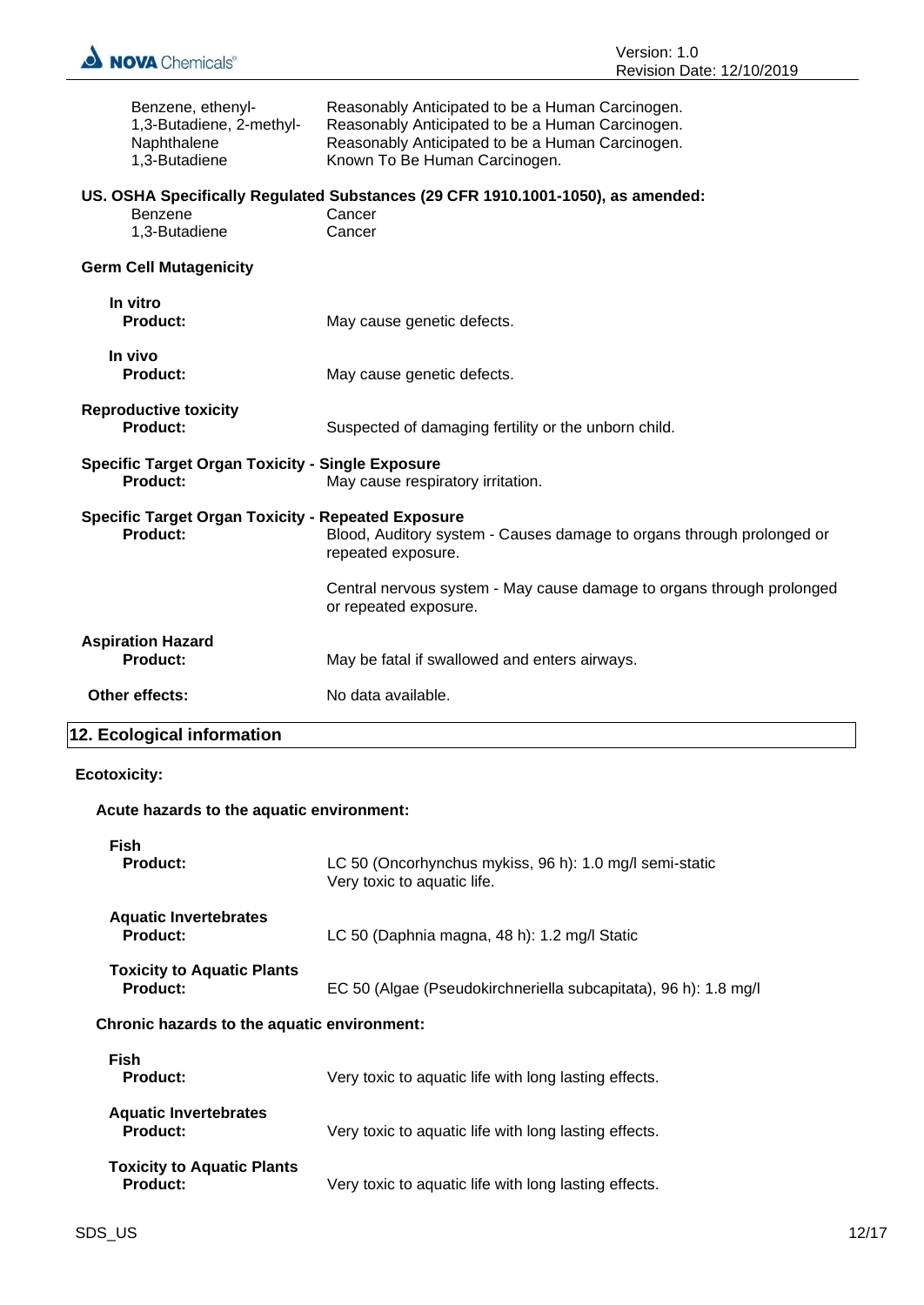

| <b>Persistence and Degradability</b>                                                                                                                                                                                   |                                                                                                                                                                                                                                                                                                                                                        |  |
|------------------------------------------------------------------------------------------------------------------------------------------------------------------------------------------------------------------------|--------------------------------------------------------------------------------------------------------------------------------------------------------------------------------------------------------------------------------------------------------------------------------------------------------------------------------------------------------|--|
| <b>Biodegradation</b><br>Product:                                                                                                                                                                                      | Atmospheric oxidation constitutes a significant route of degradation. Product<br>is likely to biodegrade significantly.                                                                                                                                                                                                                                |  |
| <b>BOD/COD Ratio</b><br><b>Product:</b>                                                                                                                                                                                | No data available.                                                                                                                                                                                                                                                                                                                                     |  |
| <b>Bioaccumulative potential</b><br><b>Bioconcentration Factor (BCF)</b><br><b>Product:</b>                                                                                                                            | No data available.                                                                                                                                                                                                                                                                                                                                     |  |
| <b>Components:</b><br>4,7-Methano-1H-indene,<br>3a, 4, 7, 7a-tetrahydro-                                                                                                                                               | Carp, Bioconcentration Factor (BCF): 58.9 - 384                                                                                                                                                                                                                                                                                                        |  |
| Partition Coefficient n-octanol / water (log Kow)<br><b>Product:</b>                                                                                                                                                   | 2.13 (Benzene) (Log Pow)                                                                                                                                                                                                                                                                                                                               |  |
| <b>Mobility in soil:</b>                                                                                                                                                                                               | Components have slight water solubility. Calculation of atmospheric half-<br>lives of constituent chemicals has identified a half-life of 0.9 to 65.8 hours as<br>result of indirect hydrolysis by hydroxyl radical attack.                                                                                                                            |  |
| Other adverse effects:                                                                                                                                                                                                 | No data available.                                                                                                                                                                                                                                                                                                                                     |  |
| 13. Disposal considerations                                                                                                                                                                                            |                                                                                                                                                                                                                                                                                                                                                        |  |
| <b>Disposal instructions:</b>                                                                                                                                                                                          | Dispose of contents/container to an appropriate treatment and disposal<br>facility in accordance with applicable laws and regulations, and product<br>characteristics at time of disposal. Waste generator is advised to carefully<br>consider hazardous properties and control measures needed for other<br>materials that may be found in the waste. |  |
| <b>Contaminated Packaging:</b>                                                                                                                                                                                         | Check local, federal and state environmental regulations prior to disposal.                                                                                                                                                                                                                                                                            |  |
| <b>14. Transport information</b>                                                                                                                                                                                       |                                                                                                                                                                                                                                                                                                                                                        |  |
| <b>DOT</b><br>UN Number:<br><b>UN Proper Shipping Name:</b><br><b>Transport Hazard Class(es)</b><br>Class:<br>Label(s):<br>Packing Group:<br>Marine Pollutant:<br>Special precautions for user:<br>Reportable quantity | <b>UN 3295</b><br>Hydrocarbons, liquid, n.o.s.<br>3<br>3<br>Yes<br>Reference Emergency Response Guidebook No. 128, latest revision.<br>Benzene 10 lbs<br>1,3-Butadiene 10 lbs                                                                                                                                                                          |  |

## **15. Regulatory information**

## **US Federal Regulations**

## **TSCA Section 12(b) Export Notification (40 CFR 707, Subpt. D)**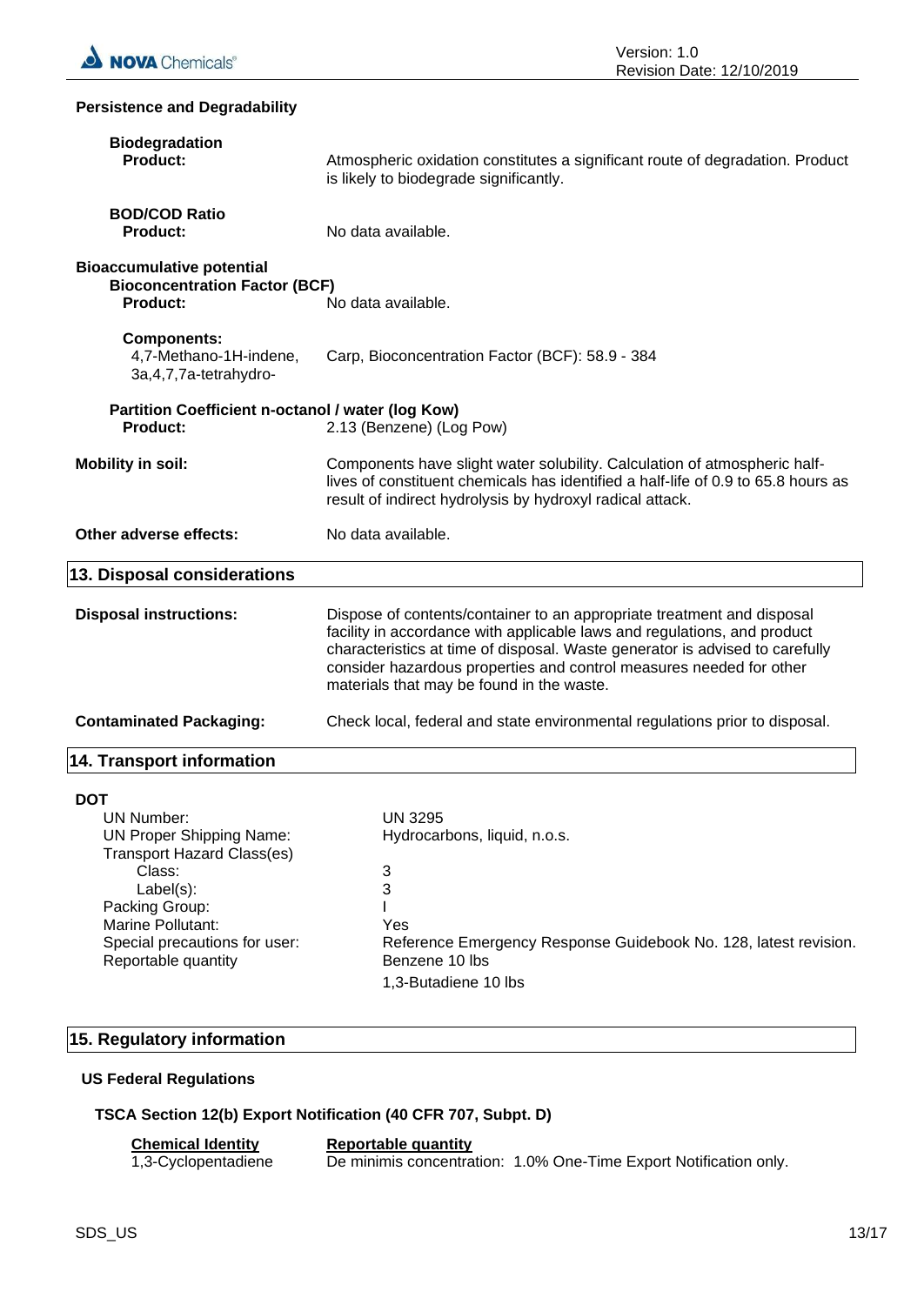## **US. OSHA Specifically Regulated Substances (29 CFR 1910.1001-1050), as amended**

| <b>Chemical Identity</b> | <b>OSHA hazard(s)</b>        |
|--------------------------|------------------------------|
| Benzene                  | Cancer                       |
|                          | Central nervous system       |
|                          | Aspiration                   |
|                          | Flammability                 |
|                          | respiratory tract irritation |
|                          | Eve                          |
|                          | Blood                        |
|                          | Skin                         |
| 1,3-Butadiene            | Eye irritation               |
|                          | respiratory tract irritation |
|                          | Central nervous system       |
|                          | Cancer                       |
|                          | Flammability                 |

## **CERCLA Hazardous Substance List (40 CFR 302.4):**

| <b>Chemical Identity</b> | Name on List:                 | <b>Reportable quantity</b> |
|--------------------------|-------------------------------|----------------------------|
| <b>Benzene</b>           | <b>BENZENE</b>                | $10$ lbs.                  |
| Toluene                  | BENZENE, METHYL-              | 1000 lbs.                  |
| 1-Octene                 | RCRA HAZARDOUS WASTE NO. D001 | 100 lbs.                   |
| Benzene, ethenyl-        | <b>STYRENE</b>                | 1000 lbs.                  |
| 1,3-Pentadiene           | 1,3-PENTADIENE                | $100$ lbs.                 |
| 1,3-Butadiene, 2-methyl- | <b>ISOPRENE</b>               | $100$ lbs.                 |
| 1-Pentene                | RCRA HAZARDOUS WASTE NO. D001 | 100 lbs.                   |
| Cyclopentene             | RCRA HAZARDOUS WASTE NO. D001 | 100 lbs.                   |
| 2-Octene                 | RCRA HAZARDOUS WASTE NO. D001 | 100 lbs.                   |
| Benzene, dimethyl-       | BENZENE, DIMETHYL             | 100 lbs.                   |
| 2-Hexene                 | RCRA HAZARDOUS WASTE NO. D001 | 100 lbs.                   |
| Benzene, ethyl-          | <b>ETHYLBENZENE</b>           | 1000 lbs.                  |
| Naphthalene              | <b>NAPHTHALENE</b>            | 100 lbs.                   |
| 1,3-Butadiene            | 1,3-BUTADIENE                 | $10$ lbs.                  |
| Cis-4-Octene             | RCRA HAZARDOUS WASTE NO. D001 | 100 lbs.                   |
| Octene                   | RCRA HAZARDOUS WASTE NO. D001 | 100 lbs.                   |
| Pentane, 3-methyl-       | RCRA HAZARDOUS WASTE NO. D001 | 100 lbs.                   |
| Octane                   | RCRA HAZARDOUS WASTE NO. D001 | 100 lbs.                   |

## **Superfund Amendments and Reauthorization Act of 1986 (SARA)**

## **Hazard categories**

Flammable (gases, aerosols, liquids, or solids), Acute toxicity (any route of exposure), Skin Corrosion or Irritation, Serious eye damage or eye irritation, Germ Cell Mutagenicity, Carcinogenicity, Reproductive Toxicity, Specific target organ toxicity (single or repeated exposure), Aspiration Hazard, Hazards Not Otherwise Classified (HNOC)

and

## **US. EPCRA (SARA Title III) Section 304 Extremely Hazardous Substances Reporting Quantities and the Comprehensive Environmental Response, Compensation, and Liability Act (CERCLA) Hazardous Substances**

None present or none present in regulated quantities.

#### **US. EPA Emergency Planning and Community Right-To-Know Act (EPCRA) SARA Title III Section 313 Toxic Chemicals (40 CFR 372.65) - Supplier Notification Required <u>shold f</u>or**

|                          | <b>Reporting</b><br>threshold for | <b>Reporting thre</b><br>manufacturing |
|--------------------------|-----------------------------------|----------------------------------------|
| <b>Chemical Identity</b> | other users                       | processing                             |
| Benzene                  | 10000 lbs                         | 25000 lbs.                             |
| 4,7-Methano-1H-indene,   | 10000 lbs                         | 25000 lbs.                             |
| 3a, 4, 7, 7a-tetrahydro- |                                   |                                        |
| Toluene                  | 10000 lbs                         | 25000 lbs.                             |
| Benzene, ethenyl-        | 10000 lbs                         | 25000 lbs.                             |
| 1,3-Butadiene, 2-methyl- | 10000 lbs                         | 25000 lbs.                             |
|                          |                                   |                                        |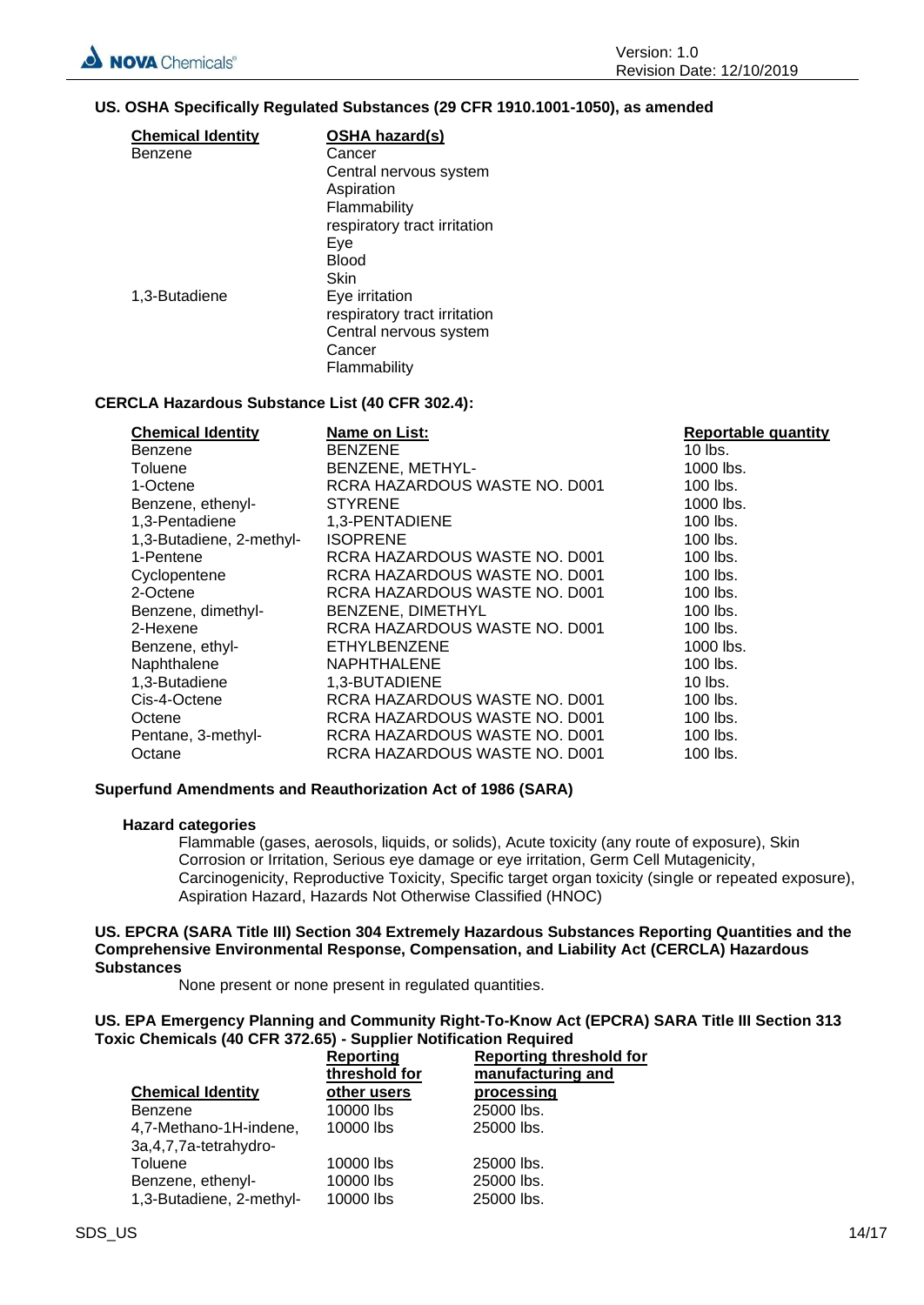| Benzene, dimethyl- | 10000 lbs | 25000 lbs. |
|--------------------|-----------|------------|
| Benzene, ethyl-    | 10000 lbs | 25000 lbs. |
| Naphthalene        | 10000 lbs | 25000 lbs. |
| 1.3-Butadiene      | 10000 lbs | 25000 lbs. |

## **Clean Air Act (CAA) Section 112(r) Accidental Release Prevention (40 CFR 68.130):**

| <b>Chemical Identity</b> | Reportable quantity |
|--------------------------|---------------------|
| 1,3-Pentadiene           | 10000 lbs           |
| 1,3-Butadiene, 2-methyl- | 10000 lbs           |
| 1-Pentene                | 10000 lbs           |
| 1,3-Butadiene            | 10000 lbs           |
| Hydrogen sulfide         | 10000 lbs           |

## **Clean Water Act Section 311 Hazardous Substances (40 CFR 117.3)**

| <b>Reportable quantity</b> |
|----------------------------|
| $10$ lbs.                  |
| 1000 lbs.                  |
| 1000 lbs.                  |
| 100 lbs.                   |
| 100 lbs.                   |
| 1000 lbs.                  |
| 100 lbs.                   |
| 100 lbs.                   |
|                            |

## **US State Regulations**

## **US. California Proposition 65**



**WARNING:** This product can expose you to chemicals including, Benzene; 1,3-Butadiene; which is [are] known to the State of California to cause cancer and birth defects or other reproductive harm.

This product can expose you to chemicals including, Benzene, ethenyl- ; 1,3-Butadiene, 2-methyl-; Benzene, ethyl-; Naphthalene; which is [are] known to the State of California to cause cancer.

This product can expose you to chemicals including, Toluene; n-Hexane; which is [are] known to the State of California to cause birth defects or other reproductive harm.

For more information go to www.P65Warnings.ca.gov.

## **US. New Jersey Worker and Community Right-to-Know Act**

**Chemical Identity** Benzene 4,7-Methano-1H-indene, 3a,4,7,7a-tetrahydro-**Toluene** 1,3-Cyclopentadiene Benzene, ethenyl-1,3-Pentadiene 1,3-Butadiene, 2-methyl-1-Pentene **Cyclopentene** Benzene, dimethyl-3-Methyl-2-heptene Benzene, ethyl-Naphthalene 1,3-Butadiene

## **US. Pennsylvania RTK - Hazardous Substances Chemical Identity** Benzene

4,7-Methano-1H-indene, 3a,4,7,7a-tetrahydro-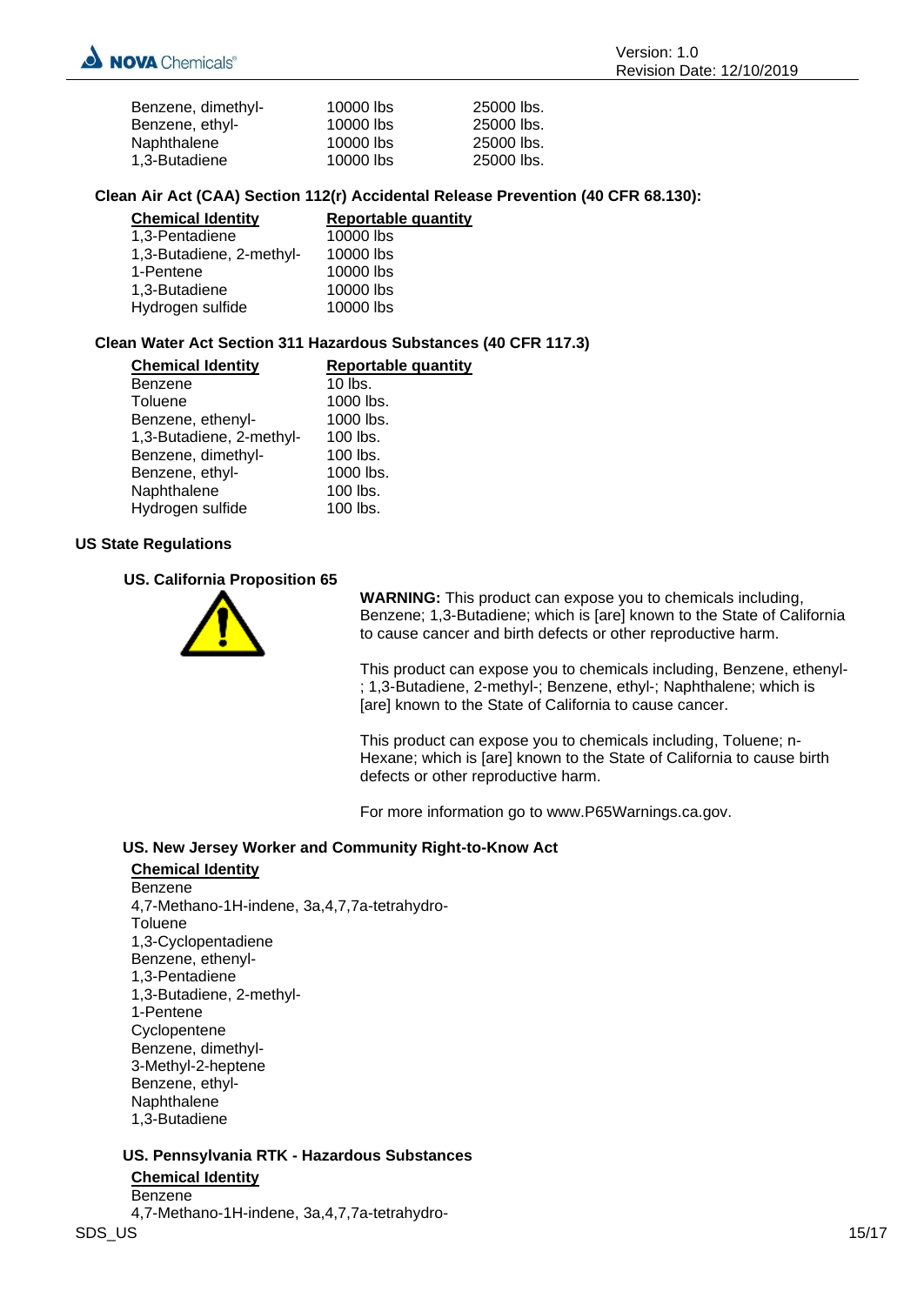

| Toluene<br>1,3-Cyclopentadiene<br>1-Octene<br>Benzene, ethenyl-<br>1,3-Pentadiene<br>1,3-Butadiene, 2-methyl-<br>1-Pentene<br>Cyclopentene<br>2-Octene<br>Benzene, dimethyl-<br>2-Hexene<br>3-Methyl-2-heptene<br>1,3-Butadiene |                                                                                                                                                                                                                                                                                                                                                                                                                                                                                                                                                                                                                                                                                                                                                                                                                                                                                                                                                                                                                                                                                                                                                                                                                                                                                                                                                                                                                                 |
|---------------------------------------------------------------------------------------------------------------------------------------------------------------------------------------------------------------------------------|---------------------------------------------------------------------------------------------------------------------------------------------------------------------------------------------------------------------------------------------------------------------------------------------------------------------------------------------------------------------------------------------------------------------------------------------------------------------------------------------------------------------------------------------------------------------------------------------------------------------------------------------------------------------------------------------------------------------------------------------------------------------------------------------------------------------------------------------------------------------------------------------------------------------------------------------------------------------------------------------------------------------------------------------------------------------------------------------------------------------------------------------------------------------------------------------------------------------------------------------------------------------------------------------------------------------------------------------------------------------------------------------------------------------------------|
| <b>Inventory Status</b><br>Canada DSL Inventory List:                                                                                                                                                                           | On or in compliance with the inventory                                                                                                                                                                                                                                                                                                                                                                                                                                                                                                                                                                                                                                                                                                                                                                                                                                                                                                                                                                                                                                                                                                                                                                                                                                                                                                                                                                                          |
| US TSCA Inventory:                                                                                                                                                                                                              | On or in compliance with the inventory                                                                                                                                                                                                                                                                                                                                                                                                                                                                                                                                                                                                                                                                                                                                                                                                                                                                                                                                                                                                                                                                                                                                                                                                                                                                                                                                                                                          |
|                                                                                                                                                                                                                                 | 16. Other information, including date of preparation or last revision                                                                                                                                                                                                                                                                                                                                                                                                                                                                                                                                                                                                                                                                                                                                                                                                                                                                                                                                                                                                                                                                                                                                                                                                                                                                                                                                                           |
| <b>Issue Date:</b>                                                                                                                                                                                                              | 12/10/2019                                                                                                                                                                                                                                                                                                                                                                                                                                                                                                                                                                                                                                                                                                                                                                                                                                                                                                                                                                                                                                                                                                                                                                                                                                                                                                                                                                                                                      |
| <b>Revision Information:</b>                                                                                                                                                                                                    | 12/10/2019: SDS Update                                                                                                                                                                                                                                                                                                                                                                                                                                                                                                                                                                                                                                                                                                                                                                                                                                                                                                                                                                                                                                                                                                                                                                                                                                                                                                                                                                                                          |
| Version #:                                                                                                                                                                                                                      | 1.0                                                                                                                                                                                                                                                                                                                                                                                                                                                                                                                                                                                                                                                                                                                                                                                                                                                                                                                                                                                                                                                                                                                                                                                                                                                                                                                                                                                                                             |
| <b>Abbreviations and acronyms:</b>                                                                                                                                                                                              | ACC = American Chemistry Council; ACGIH = American Conference of Governmental Industrial<br>Hygienists; BOD = Biochemical Oxygen Demand; C = Ceiling; CAS = Chemical Abstracts<br>Service; CERCLA = Comprehensive Environmental Response, Compensation, and Liability Act;<br>CFR = Code of Federal Regulations; COD = Chemical Oxygen Demand; DOT = Department of<br>Transportation; DSL = Domestic Substances List; EC50 = Effective Concentration 50%; EPA =<br>Environmental Protection Agency; GHS = Globally Harmonized System for the Classification and<br>Labelling of Chemicals; HPV = High Production Volume; IARC = International Agency for<br>Research on Cancer; LC50 = Lethal Concentration 50%; LD50 = Lethal Dose 50%; NFPA =<br>National Fire Protection Association: NIOSH = National Institute for Occupational Safety and<br>Health; NTP = National Toxicology Program; OSHA = Occupational Safety and Health<br>Administration; PEL = Permissible Exposure Limit; PMCC = Pensky-Martens Closed Cup; PPE =<br>Personal Protective Equipment; RCRA = Resource Conservation and Recovery Act; REL =<br>Recommended Exposure Limit; SARA = Superfund Amendments and Reauthorization Act;<br>SCBA = Self Contained Breathing Apparatus; SDS = Safety Data Sheet; STEL = Short Term<br>Exposure Limit; TLV = Threshold Limit Value; TSCA = Toxic Substances Control Act; TWA =<br><b>Time Weighted Average</b> |
| <b>Further Information:</b>                                                                                                                                                                                                     | For additional information on equipment bonding and grounding, refer to the<br>American Petroleum Institute (API) Recommended Practice 2003, "Protection<br>Against Ignitions Arising out of Static, Lightning, and Stray Currents" or<br>National Fire Protection Association (NFPA) 77, "Recommended Practice on<br>Static Electricity".                                                                                                                                                                                                                                                                                                                                                                                                                                                                                                                                                                                                                                                                                                                                                                                                                                                                                                                                                                                                                                                                                      |
|                                                                                                                                                                                                                                 | For additional information on storing and handling flammable liquids, refer to<br>the National Fire Protection Association (NFPA) 30, "Flammable and<br>Combustible Liquids Code".                                                                                                                                                                                                                                                                                                                                                                                                                                                                                                                                                                                                                                                                                                                                                                                                                                                                                                                                                                                                                                                                                                                                                                                                                                              |
| <b>Disclaimer:</b>                                                                                                                                                                                                              | ALTHOUGH THE INFORMATION CONTAINED IN THIS DOCUMENT IS PRESENTED IN<br>GOOD FAITH, BASED ON AVAILABLE INFORMATION BELIEVED TO BE RELIABLE AT THE<br>TIME OF PREPARATION OF THIS DOCUMENT, NOVA CHEMICALS MAKES NO<br><b>WARRANTIES OR REPRESENTATIONS WITH RESPECT TO THE INFORMATION OR THE</b><br>PRODUCT/MATERIALS DESCRIBED HEREIN, AND EXPRESSLY DISCLAIMS ALL IMPLIED<br><b>WARRANTIES AND CONDITIONS (INCLUDING ALL WARRANTIES AND CONDITIONS OF</b><br>MERCHANTABILITY OR FITNESS FOR A PARTICULAR PURPOSE). NO FREEDOM FROM<br>INFRINGEMENT OF ANY PATENT OWNED BY NOVA CHEMICALS OR OTHERS IS TO BE<br>INFERRED. THIS INFORMATION IS SUBJECT TO CHANGE WITHOUT NOTICE. PLEASE<br><b>CONTACT NOVA CHEMICALS FOR THE MOST CURRENT VERSION OF THIS SDS. NOVA</b><br>CHEMICALS DOES NOT ASSUME RESPONSIBILITY FOR SDS OBTAINED FROM THIRD<br><b>PARTY SOURCES.</b><br>UNLESS SPECIFICALLY AGREED OTHERWISE, NOVA CHEMICALS DOES NOT TAKE                                                                                                                                                                                                                                                                                                                                                                                                                                                                                  |